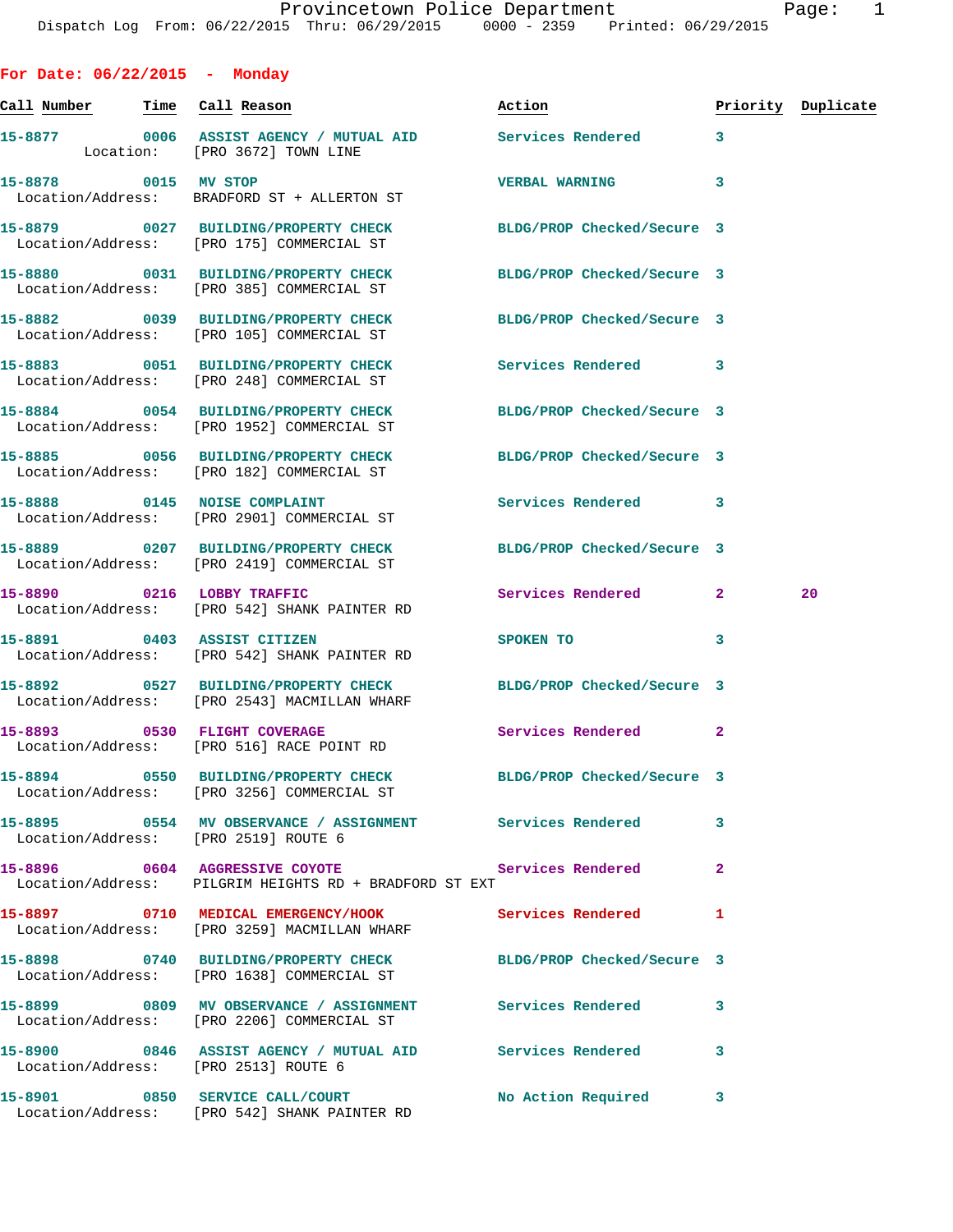|                                      | Provincetown Police Department                                                                                 |                          |                |
|--------------------------------------|----------------------------------------------------------------------------------------------------------------|--------------------------|----------------|
|                                      | Dispatch Log From: 06/22/2015 Thru: 06/29/2015 0000 - 2359 Printed: 06/29/2015                                 |                          |                |
|                                      | 15-8902 0921 BUILDING/PROPERTY CHECK Services Rendered<br>Location/Address: [PRO 2977] COMMERCIAL ST           |                          | 3              |
|                                      | 15-8903 0952 COMPLAINT/TENT<br>Location/Address: [PRO 3317] CEMETERY RD                                        | Services Rendered        | 3              |
|                                      | 15-8904 1010 ASSIST CITIZEN<br>Location/Address: [PRO 1158] WINSLOW ST                                         | <b>Services Rendered</b> | 3              |
|                                      | 15-8905 1050 MV OBSERVANCE / ASSIGNMENT Citation/Warning Issued<br>Location/Address: STANDISH ST + BRADFORD ST |                          | 3              |
| 15-8906 1107 MV STOP                 | Location/Address: [PRO 537] SHANK PAINTER RD                                                                   | <b>VERBAL WARNING</b>    | 3              |
| Location/Address: [PRO 2479] ROUTE 6 | 15-8907 1209 ANIMAL CALL/TURTLE                                                                                | <b>GONE ON ARRIVAL</b>   | $\overline{a}$ |
|                                      | 15-8908 1233 MV OBSERVANCE / ASSIGNMENT Services Rendered<br>Location/Address: RACE POINT RD + NELSON AVE      |                          | 3              |
|                                      | 15-8911 1338 SERVICE CALL<br>Location/Address: [PRO 488] MAYFLOWER ST                                          | <b>Services Rendered</b> | 3              |
| 15-8912 1350 SHOPLIFTING             | Location/Address: [PRO 3314] COMMERCIAL ST                                                                     | Could Not Locate         | 3              |
|                                      | 15-8914 1440 BIKE GENERAL/BLACK GIANT<br>Location/Address: [PRO 105] COMMERCIAL ST                             | <b>Services Rendered</b> | $\mathbf{2}$   |
|                                      | 15-8915 1458 ASSIST CITIZEN<br>Location/Address: [PRO 144] COMMERCIAL ST                                       | <b>Services Rendered</b> | 3              |
|                                      | 15-8917 1532 PARKING COMPLAINT / GENERAL Services Rendered<br>Location/Address: RYDER ST + COMMERCIAL ST       |                          | 3              |
|                                      | 15-8918 1605 PARK, WALK & TALK<br>Location/Address: [PRO 105] COMMERCIAL ST                                    | No Action Required       | 2              |
|                                      | 15-8919 1608 LOST WALLET<br>Location: [PRO 3431] LOPES SQUARE                                                  | No Action Required       | 3              |
|                                      | 15-8920 1627 COMPLAINT-FRAUD<br>Location/Address: [PRO 542] SHANK PAINTER RD                                   | SPOKEN TO                |                |
|                                      | 15-8921 1734 BUILDING/PROPERTY CHECK BLDG/PROP Checked/Secure 3<br>Location/Address: [PRO 2481] TREMONT ST     |                          |                |
| 15-8922 1745 ANIMAL CALL             | Location/Address: [PRO 681] ATKINS LN                                                                          | <b>Services Rendered</b> | $\overline{2}$ |
|                                      | 15-8923 1749 MV COMPLAINT<br>Location/Address: RYDER ST + COMMERCIAL ST                                        | <b>GONE ON ARRIVAL</b>   | $\mathbf{2}$   |
| 15-8924 1900 TAXI INSPECTION         | Location/Address: [PRO 542] SHANK PAINTER RD                                                                   | Services Rendered        | $\overline{a}$ |
|                                      | 15-8925 1902 COMPLAINT - STREET PERFORMERS SPOKEN TO<br>Location/Address: [PRO 273] COMMERCIAL ST              |                          | 3              |
| 15-8926 1913 FOUND CASH              | Location/Address: JEROME SMITH RD + WINSLOW ST                                                                 | No Action Required       | 3              |
| Location/Address: BRADFORD ST        | 15-8927 1933 MV OBSERVANCE / ASSIGNMENT Services Rendered                                                      |                          | 3              |
| 15-8928 1947 MV STOP                 | Location/Address: ANTHONY ST + COMMERCIAL ST                                                                   | <b>VERBAL WARNING</b>    | 3              |
|                                      | 15-8929 2019 BUILDING/PROPERTY CHECK BLDG/PROP Checked/Secure 3                                                |                          |                |

Location/Address: COMMERCIAL ST

Page: 2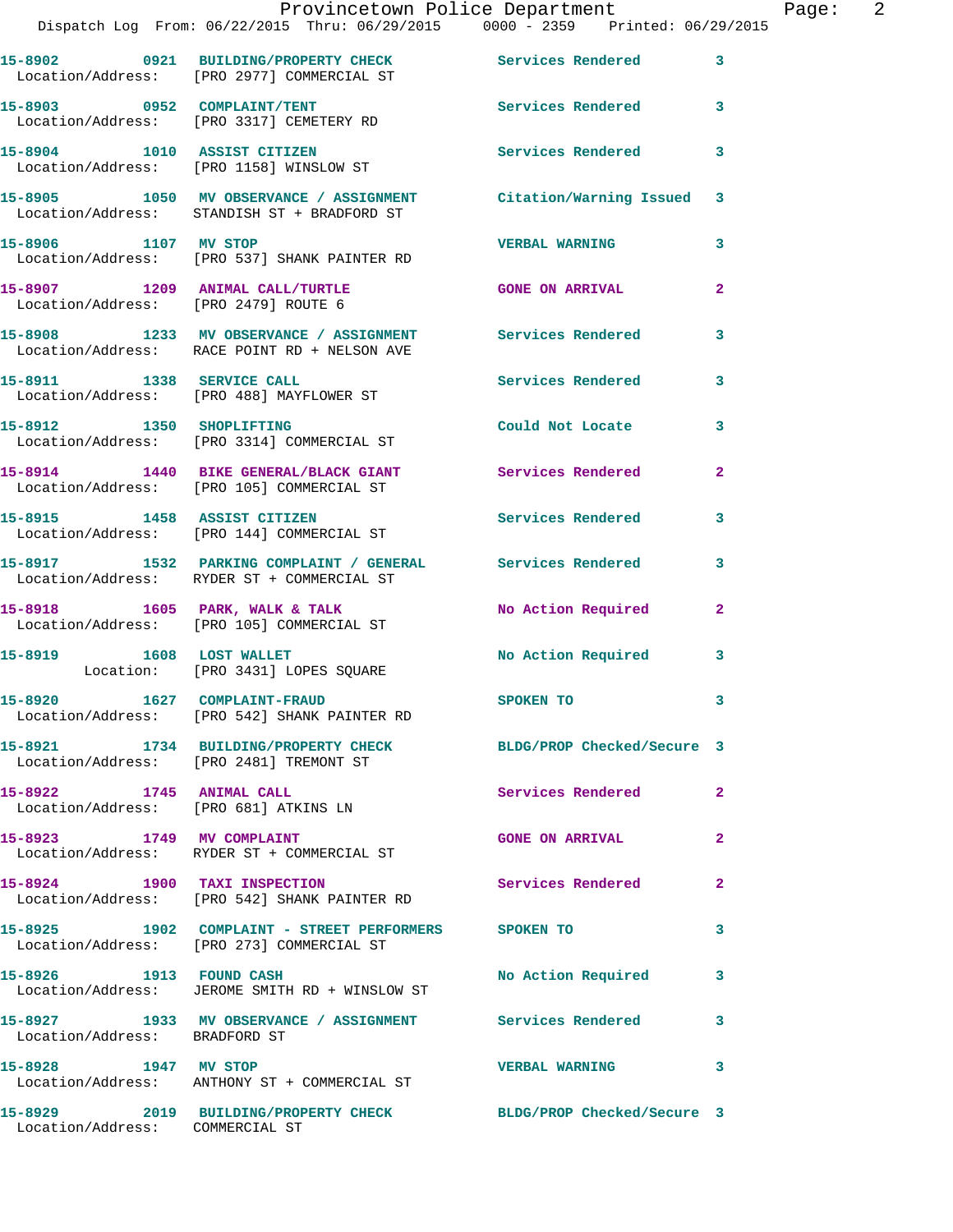|                                      | Provincetown Police Department<br>Dispatch Log From: 06/22/2015 Thru: 06/29/2015 0000 - 2359 Printed: 06/29/2015 |                            |              | Page |
|--------------------------------------|------------------------------------------------------------------------------------------------------------------|----------------------------|--------------|------|
| Location/Address: SOPER ST           | 15-8930 2029 ANIMAL CALL 2008 2 Services Rendered                                                                |                            |              |      |
|                                      | 15-8931 2159 BUILDING/PROPERTY CHECK BLDG/PROP Checked/Secure 3<br>Location/Address: [PRO 3256] COMMERCIAL ST    |                            |              |      |
|                                      | 15-8932 2208 COMPLAINT<br>Location/Address: [PRO 208] COMMERCIAL ST                                              | SPOKEN TO                  | 3            |      |
|                                      | 15-8933 2215 MEDICAL EMERGENCY PATIENT REFUSAL 1<br>Location/Address: HARRY KEMP WAY + BREWSTER ST               |                            |              |      |
|                                      | 15-8934 2335 BUILDING/PROPERTY CHECK BLDG/PROP Checked/Secure 3<br>Location/Address: [PRO 2543] MACMILLAN WHARF  |                            |              |      |
|                                      | 15-8935 2350 MV OBSERVANCE / ASSIGNMENT Services Rendered 3<br>Location/Address: BRADFORD ST + RYDER ST          |                            |              |      |
| For Date: $06/23/2015$ - Tuesday     |                                                                                                                  |                            |              |      |
| 15-8936 0002 MV STOP                 | Location/Address: CONWELL ST + BRADFORD ST                                                                       | <b>VERBAL WARNING</b>      | 3            |      |
|                                      | 15-8937 0016 MV STOP<br>Location/Address: [PRO 3313] STANDISH ST                                                 | <b>VERBAL WARNING</b>      | 3            |      |
|                                      | 15-8938 0041 PARK, WALK & TALK<br>Location: [PRO 3431] LOPES SQUARE                                              | Services Rendered          | $\mathbf{2}$ |      |
|                                      | 15-8939 0109 BUILDING/PROPERTY CHECK BLDG/PROP Checked/Secure 3<br>Location/Address: [PRO 1638] COMMERCIAL ST    |                            |              |      |
|                                      | 15-8940 0130 BUILDING/PROPERTY CHECK BLDG/PROP Checked/Secure 3<br>Location/Address: [PRO 1952] COMMERCIAL ST    |                            |              |      |
|                                      | 15-8941 0134 BUILDING/PROPERTY CHECK BLDG/PROP Checked/Secure 3<br>Location/Address: [PRO 530] SHANK PAINTER RD  |                            |              |      |
|                                      | 15-8942 0146 BUILDING/PROPERTY CHECK<br>Location/Address: [PRO 105] COMMERCIAL ST                                | BLDG/PROP Checked/Secure 3 |              |      |
|                                      | 15-8943 0314 LOBBY TRAFFIC<br>Location/Address: [PRO 542] SHANK PAINTER RD                                       | Services Rendered          | $\mathbf{2}$ | 21   |
|                                      | 15-8944 0314 BUILDING/PROPERTY CHECK<br>Location/Address: [PRO 3296] SHANK PAINTER RD                            | BLDG/PROP Checked/Secure 3 |              |      |
|                                      | 15-8945 0319 BUILDING/PROPERTY CHECK<br>Location/Address: [PRO 1778] SHANK PAINTER RD                            | BLDG/PROP Checked/Secure 3 |              |      |
|                                      | 15-8946 0320 BUILDING/PROPERTY CHECK<br>Location/Address: [PRO 545] SHANK PAINTER RD                             | BLDG/PROP Checked/Secure 3 |              |      |
|                                      | 15-8947 0511 BUILDING/PROPERTY CHECK<br>Location/Address: [PRO 447] JEROME SMITH RD                              | BLDG/PROP Checked/Secure 3 |              |      |
| Location/Address: [PRO 3440] ROUTE 6 | 15-8948 0547 MV OBSERVANCE / ASSIGNMENT Services Rendered                                                        |                            | 3            |      |
|                                      | 15-8949 0553 FLIGHT COVERAGE<br>Location/Address: [PRO 516] RACE POINT RD                                        | Services Rendered          | $\mathbf{2}$ |      |

**15-8950 0615 FOUND WALLET Services Rendered 3**  Location/Address: [PRO 105] COMMERCIAL ST **15-8951 0722 BUILDING/PROPERTY CHECK Services Rendered 3**  Location/Address: [PRO 2483] COMMERCIAL ST

**15-8952 0825 MEDICAL EMERGENCY/D.O.T. Transported to Hospital 1**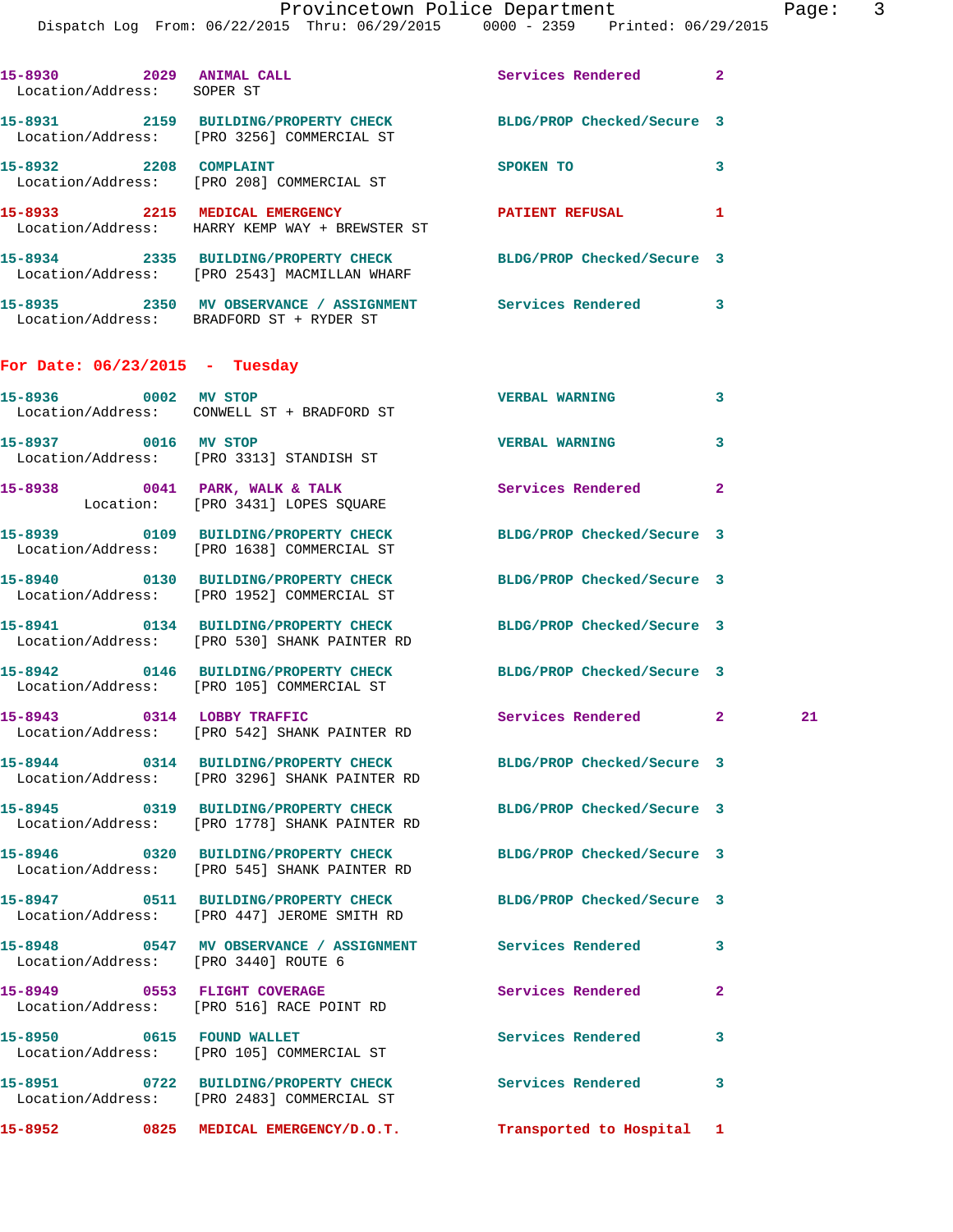|                                | Dispatch Log From: 06/22/2015 Thru: 06/29/2015 0000 - 2359 Printed: 06/29/2015                             | Provincetown Police Department | Page: 4        |
|--------------------------------|------------------------------------------------------------------------------------------------------------|--------------------------------|----------------|
|                                | Location/Address: [PRO 440] HARRY KEMP WAY                                                                 |                                |                |
|                                |                                                                                                            | Services Rendered 3            |                |
| 15-8954 0921 MV STOP           | Location/Address: [PRO 2479] ROUTE 6                                                                       | <b>VERBAL WARNING</b>          | $\mathbf{3}$   |
| Location/Address: BRADFORD ST  | 15-8955 0930 SUSPICIOUS ACTIVITY 6 Services Rendered 2                                                     |                                |                |
|                                | 15-8956 0934 TAXI CALLS/COMPLAINTS Services Rendered<br>Location/Address: [PRO 542] SHANK PAINTER RD       |                                | $\overline{2}$ |
| Location/Address: GEORGES PATH | 15-8960 1000 ANIMAL CALL/SNAKE Services Rendered 2                                                         |                                |                |
|                                | 15-8957 1045 BIKE GENERAL<br>Location/Address: [PRO 519] RACE POINT RD                                     | Could Not Locate               | $\mathbf{2}$   |
|                                | 15-8958 1133 PARKING COMPLAINT / GENERAL GONE ON ARRIVAL 3<br>Location/Address: [PRO 1307] CARVER ST       |                                |                |
|                                | 15-8959 1136 MEDICAL EMERGENCY/BLEEDING Services Rendered 1<br>Location/Address: [PRO 2492] WINSLOW ST     |                                |                |
|                                | 15-8962 1410 MV HIT & RUN<br>Location/Address: [PRO 440] HARRY KEMP WAY                                    | Services Rendered 2            |                |
|                                | 15-8963 1419 ANIMAL CALL/SEAL<br>Location/Address: [PRO 1953] COMMERCIAL ST                                | Services Rendered              | $\mathbf{2}$   |
|                                | 15-8964 1459 MV ACCIDENT<br>Location/Address: [PRO 526] RYDER ST EXT                                       | <b>Services Rendered</b>       | $\mathbf{1}$   |
|                                | 15-8965 1512 PARK, WALK & TALK 1988 Services Rendered<br>Location/Address: [PRO 105] COMMERCIAL ST         |                                | $\mathbf{2}$   |
|                                | 15-8966 1532 LOST PURSE<br>Location/Address: [PRO 542] SHANK PAINTER RD                                    | Services Rendered 3            |                |
|                                | 15-8967 1533 ALARM - GENERAL<br>Location/Address: [PRO 1778] SHANK PAINTER RD                              | False Alarm 1                  |                |
| 15-8968 1540 LOST LICENSE      | Location/Address: [PRO 542] SHANK PAINTER RD                                                               | Services Rendered 3            |                |
| 15-8969 1547 ANIMAL CALL       | Location/Address: [PRO 3296] SHANK PAINTER RD                                                              | Services Rendered              | $\mathbf{2}$   |
| 15-8971 1553 ABANDONED 911     | Location/Address: [PRO 63] BRADFORD ST EXT                                                                 | Services Rendered 1            |                |
| $15-8972$ 1555 D.O.T.          | Location/Address: [PRO 440] HARRY KEMP WAY                                                                 | Transported to Hospital 1      |                |
|                                | 15-8973 1650 BUILDING/PROPERTY CHECK BLDG/PROP Checked/Secure 3<br>Location/Address: [PRO 2481] TREMONT ST |                                |                |
|                                | 15-8974 1656 ANIMAL CALL<br>Location/Address: [PRO 3069] BRADFORD ST                                       | Services Rendered 2            |                |
| 15-8975 1657 ASSIST CITIZEN    | Location/Address: [PRO 1662] PEARL ST                                                                      | Services Rendered              | 3              |
| 15-8976 1658 MV STOP           | Location/Address: BRADFORD ST + PRINCE ST                                                                  | <b>VERBAL WARNING</b>          | 3              |
| 15-8977 1721 ASSIST CITIZEN    | Location: [WEL] GRACE CHAPEL WELLFLEET                                                                     | Services Rendered 3            |                |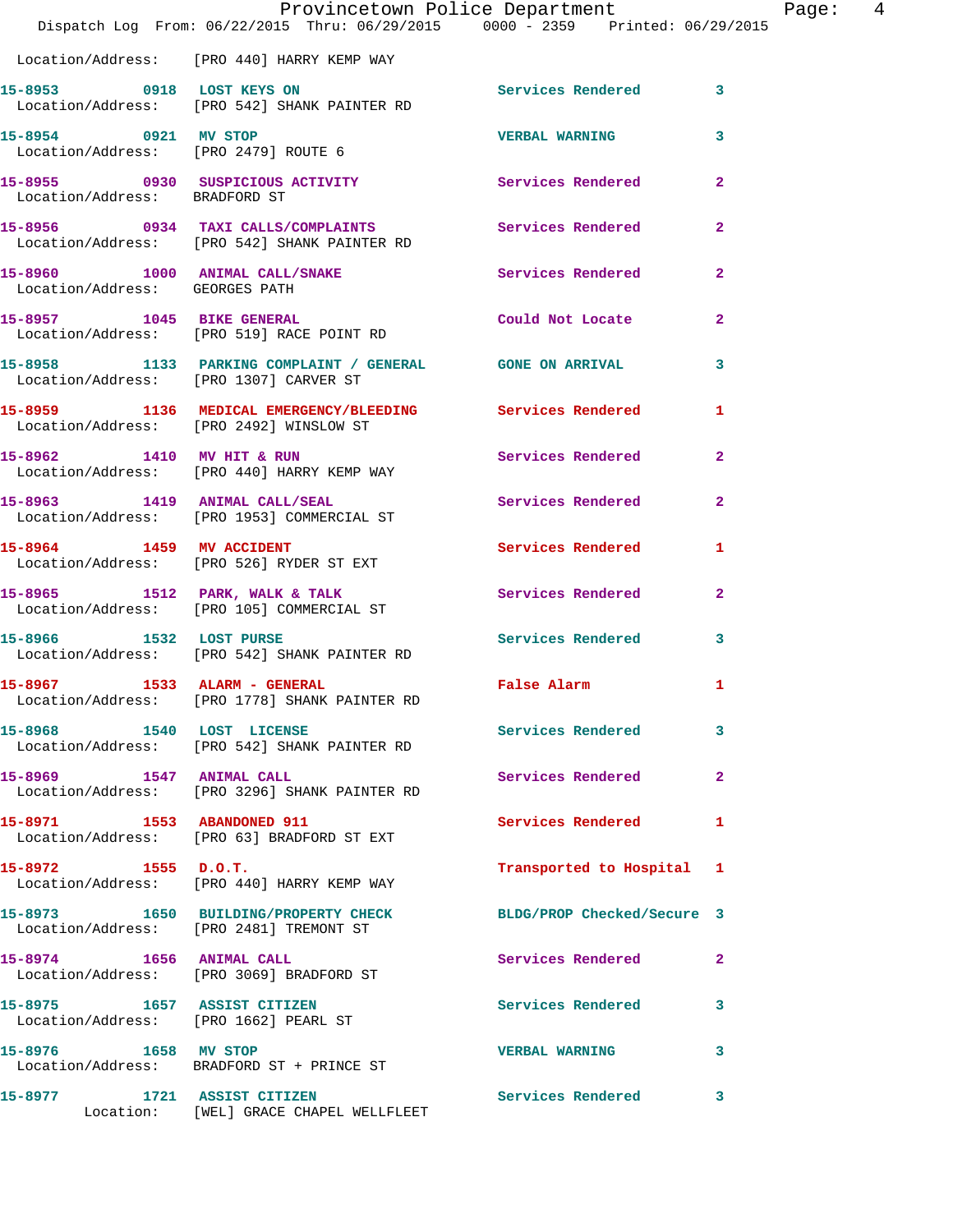|                                                             | Dispatch Log From: 06/22/2015 Thru: 06/29/2015 0000 - 2359 Printed: 06/29/2015                               | Provincetown Police Department The Page: 5 |              |    |  |
|-------------------------------------------------------------|--------------------------------------------------------------------------------------------------------------|--------------------------------------------|--------------|----|--|
|                                                             | 15-8978 1744 ALARM - GENERAL Services Rendered 1<br>Location/Address: [PRO 2702] COMMERCIAL ST               |                                            |              |    |  |
|                                                             | 15-8979 1750 ASSIST CITIZEN Services Rendered 3<br>Location/Address: [PRO 1662] PEARL ST                     |                                            |              |    |  |
|                                                             | 15-8980 1756 PARKING COMPLAINT / GENERAL Services Rendered 3<br>Location/Address: [PRO 526] RYDER ST EXT     |                                            |              |    |  |
| 15-8981 1809 THREATS                                        | Location/Address: [PRO 196] COMMERCIAL ST                                                                    | Services Rendered                          | $\mathbf{2}$ |    |  |
|                                                             | 15-8982 1828 FOUND WALLET<br>Location/Address: COMMERCIAL ST + MECHANIC ST                                   | Services Rendered 3                        |              |    |  |
|                                                             | 15-8983 1837 MV DISABLED<br>Location/Address: [PRO 106] COMMERCIAL ST                                        | Services Rendered                          | $\mathbf{2}$ |    |  |
|                                                             | 15-8984 1901 COMPLAINT<br>Location/Address: [PRO 196] COMMERCIAL ST                                          | <b>SPOKEN TO</b>                           | 3            |    |  |
|                                                             | 15-8985 1947 SUSPICIOUS PERSON<br>Location/Address: [PRO 204] COMMERCIAL ST                                  | <b>SPOKEN TO</b>                           | $\mathbf{2}$ |    |  |
|                                                             | 15-8986 1953 MV COMPLAINT<br>Location/Address: [PRO 2489] BRADFORD ST                                        | Services Rendered 2                        |              |    |  |
| Location/Address: SHANK PAINTER RD                          | 15-8987 2018 MV OBSERVANCE / ASSIGNMENT No Action Required 3                                                 |                                            |              |    |  |
| 15-8988 2049 MV STOP                                        | Location/Address: [PRO 1669] BRADFORD ST                                                                     | <b>VERBAL WARNING</b> 3                    |              |    |  |
|                                                             | 15-8989 2129 MV OBSERVANCE / ASSIGNMENT Services Rendered<br>Location/Address: BRADFORD ST + HOWLAND ST      |                                            | $\mathbf{3}$ |    |  |
| 15-8990 2134 MV STOP                                        | Location/Address: [PRO 1796] BRADFORD ST                                                                     | <b>VERBAL WARNING 3</b>                    |              |    |  |
| Location/Address: COMMERCIAL ST                             | 15-8991 2147 BUILDING/PROPERTY CHECK BLDG/PROP Checked/Secure 3                                              |                                            |              |    |  |
| 15-8993 2246 ANIMAL CALL<br>Location/Address: COMMERCIAL ST |                                                                                                              | <b>GONE ON ARRIVAL</b>                     |              |    |  |
|                                                             | 15-8992 2254 NOISE COMPLAINT<br>Location/Address: BANGS ST + BRADFORD ST                                     | <b>GONE ON ARRIVAL</b>                     | 3            |    |  |
|                                                             | 15-8994 2331 BUILDING/PROPERTY CHECK<br>Location/Address: [PRO 2483] COMMERCIAL ST                           | Services Rendered 3                        |              |    |  |
|                                                             | 15-8995 2355 NOISE COMPLAINT<br>Location/Address: [PRO 3443] COMMERCIAL ST                                   | <b>LICENSING VIOLATION</b>                 | 3            |    |  |
| For Date: $06/24/2015$ - Wednesday                          |                                                                                                              |                                            |              |    |  |
|                                                             | 15-8996 0002 MV OBSERVANCE / ASSIGNMENT Services Rendered<br>Location/Address: BRADFORD ST + RYDER ST        |                                            | $\mathbf{3}$ |    |  |
|                                                             | 15-8997 0010 LOBBY TRAFFIC<br>Location/Address: [PRO 542] SHANK PAINTER RD                                   | Services Rendered 2                        |              | 31 |  |
|                                                             | 15-8998 0028 BUILDING/PROPERTY CHECK<br>Location/Address: [PRO 440] HARRY KEMP WAY                           | BLDG/PROP Checked/Secure 3                 |              |    |  |
|                                                             | 15-8999 0036 BUILDING/PROPERTY CHECK BLDG/PROP Checked/Secure 3<br>Location/Address: [PRO 182] COMMERCIAL ST |                                            |              |    |  |
|                                                             | 15-9000 0048 BUILDING/PROPERTY CHECK BLDG/PROP Checked/Secure 3                                              |                                            |              |    |  |

Location/Address: [PRO 447] JEROME SMITH RD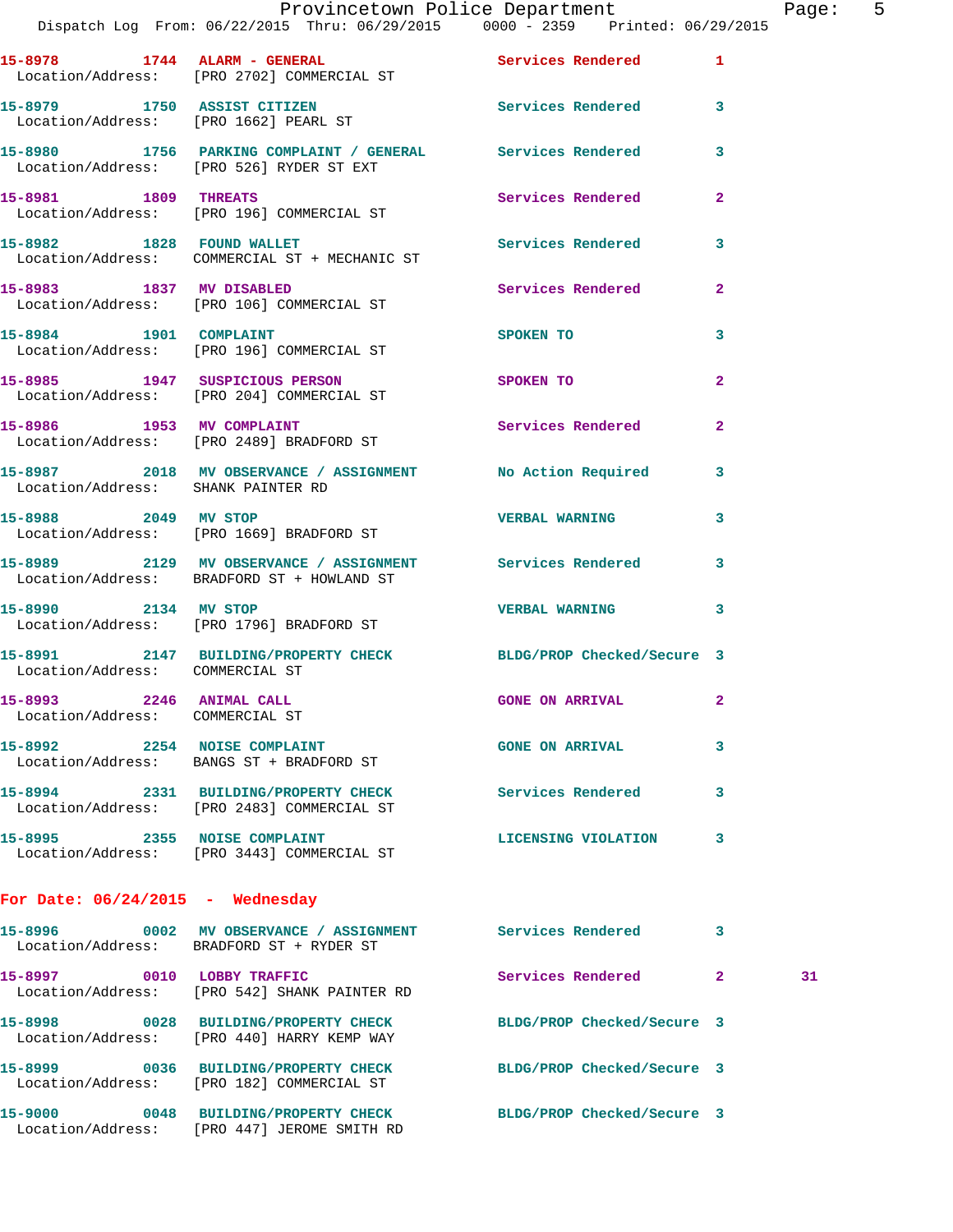|                                      | 15-9001 0103 BUILDING/PROPERTY CHECK BLDG/PROP Checked/Secure 3<br>Location/Address: [PRO 554] TREMONT ST       |                            |              |   |
|--------------------------------------|-----------------------------------------------------------------------------------------------------------------|----------------------------|--------------|---|
|                                      | 15-9002 0155 BUILDING/PROPERTY CHECK BLDG/PROP Checked/Secure 3<br>Location/Address: [PRO 1989] COMMERCIAL ST   |                            |              |   |
|                                      | 15-9003 0255 BUILDING/PROPERTY CHECK<br>Location/Address: [PRO 2500] COMMERCIAL ST                              | BLDG/PROP Checked/Secure 3 |              |   |
|                                      | 15-9004 0401 BUILDING/PROPERTY CHECK BLDG/PROP Checked/Secure 3<br>Location/Address: [PRO 530] SHANK PAINTER RD |                            |              |   |
|                                      | 15-9005 0459 BUILDING/PROPERTY CHECK BLDG/PROP Checked/Secure 3<br>Location/Address: [PRO 1638] COMMERCIAL ST   |                            |              |   |
|                                      | 15-9006 0524 MV OBSERVANCE / ASSIGNMENT No Action Required<br>Location/Address: [PRO 447] JEROME SMITH RD       |                            | 3            |   |
|                                      | 15-9007 0548 MV OBSERVANCE / ASSIGNMENT Services Rendered<br>Location/Address: [PRO 518] RACE POINT RD          |                            | 3            |   |
|                                      | 15-9015 0700 FOLLOW UP<br>Location/Address: [PRO 3670] SHANK PAINTER RD                                         | SPOKEN TO                  | $\mathbf{2}$ |   |
| Location/Address: [PRO 3287] ROUTE 6 | 15-9009 0818 BUILDING/PROPERTY CHECK BLDG/PROP Checked/Secure 3                                                 |                            |              |   |
|                                      | 15-9010 0819 ANIMAL CALL<br>Location/Address: [PRO 3923] OLD COLONY WAY                                         | Services Rendered          | $\mathbf{2}$ |   |
|                                      | 15-9012 0852 BUILDING/PROPERTY CHECK Services Rendered<br>Location/Address: [PRO 3430] COMMERCIAL ST            |                            | 3            |   |
|                                      | 15-9017 0901 ANIMAL CALL/CRUELTY<br>Location/Address: [PRO 537] SHANK PAINTER RD                                | Services Rendered          | $\mathbf{2}$ |   |
|                                      | 15-9013 0925 ANIMAL CALL/COYOTE SPOKEN TO<br>Location/Address: [PRO 2215] OPPEN LN                              |                            | $\mathbf{2}$ |   |
|                                      | 15-9014 0957 BUILDING/PROPERTY CHECK Services Rendered<br>Location/Address: [PRO 2977] COMMERCIAL ST            |                            | 3            |   |
|                                      | 15-9016 1054 FOLLOW UP<br>Location/Address: [PRO 542] SHANK PAINTER RD                                          | SPOKEN TO                  | $\mathbf{2}$ |   |
|                                      | 15-9018 1114 MEDICAL EMERGENCY/D.O.T.<br>Location/Address: [PRO 440] HARRY KEMP WAY                             | Transported to Hospital 1  |              |   |
|                                      | 15-9020 1123 ANNOYING PHONE CALLS<br>Location/Address: [PRO 2161] COMMERCIAL ST                                 | Services Rendered          | 3            |   |
| 15-9019 1127 MV STOP                 | Location/Address: BRADFORD ST + PRINCE ST                                                                       | <b>VERBAL WARNING</b>      | 3            |   |
|                                      | 15-9021 1216 PARKING COMPLAINT / GENERAL Services Rendered<br>Location/Address: [PRO 3771] COMMERCIAL ST        |                            | 3            |   |
| 15-9022 1232 LOST KEYS               | Location/Address: [PRO 542] SHANK PAINTER RD                                                                    | <b>Services Rendered</b>   | 3            |   |
|                                      | 15-9023 1249 BUILDING/PROPERTY CHECK<br>Location/Address: [PRO 2483] COMMERCIAL ST                              | BLDG/PROP Checked/Secure 3 |              |   |
|                                      | 15-9024 1334 FOUND IPHONE/RETURNED<br>Location/Address: [PRO 542] SHANK PAINTER RD                              | Services Rendered          | 3            | 1 |
| Location/Address: SNAIL RD + ROUTE 6 | 15-9026 1356 MV OBSERVANCE / ASSIGNMENT Services Rendered                                                       |                            | 3            |   |
| 15-9028                              | 1511 911 CALL TRANSFER                                                                                          | Taken/Referred to Other 1  |              |   |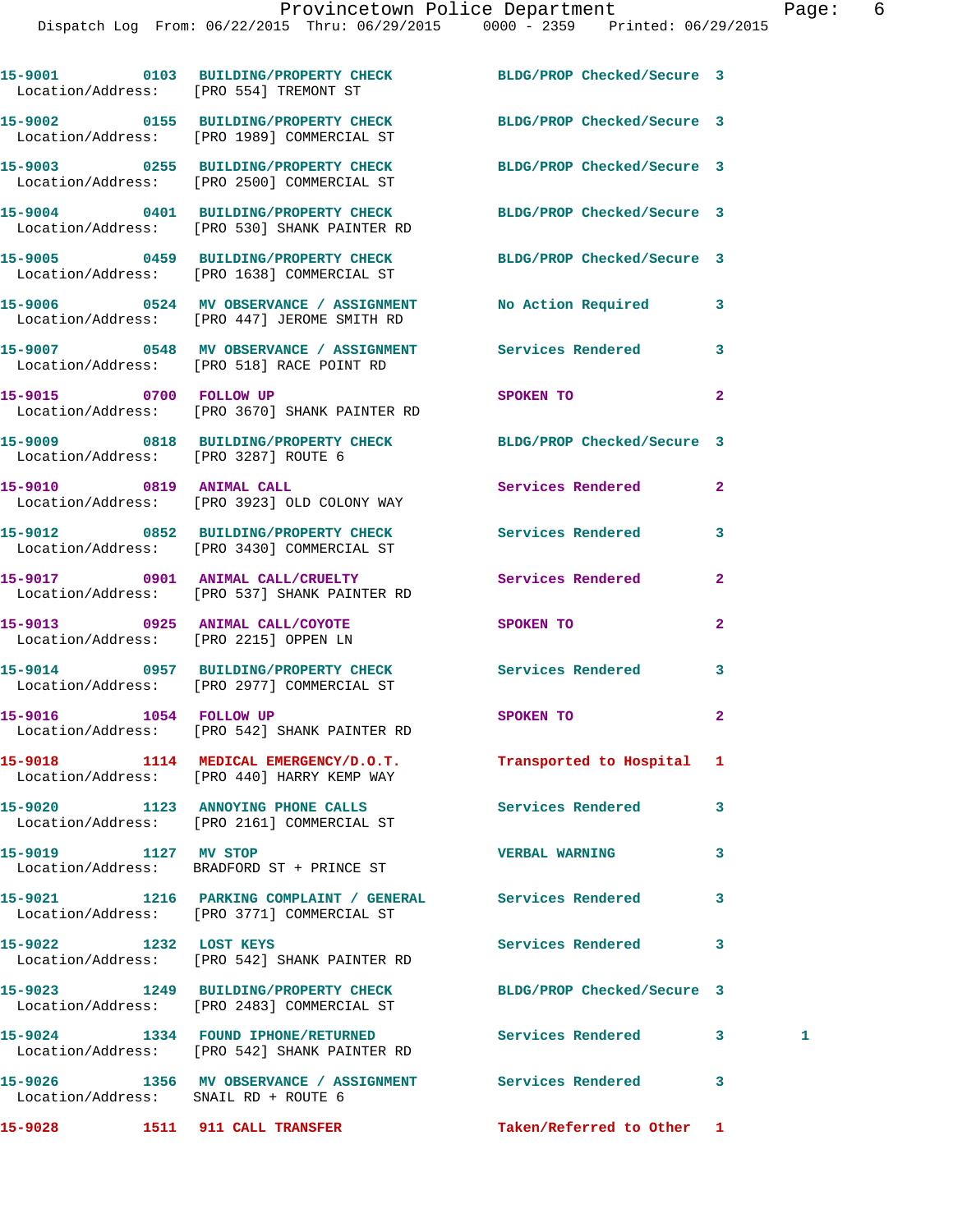|                                                                          | Dispatch Log From: 06/22/2015 Thru: 06/29/2015 0000 - 2359 Printed: 06/29/2015                                | Provincetown Police Department |              | Page: 7        |  |
|--------------------------------------------------------------------------|---------------------------------------------------------------------------------------------------------------|--------------------------------|--------------|----------------|--|
| Location/Address: [PRO 2754] ROUTE 6                                     |                                                                                                               |                                |              |                |  |
|                                                                          | 15-9027 1512 PARK, WALK & TALK<br>Location/Address: [PRO 105] COMMERCIAL ST                                   | Services Rendered 2            |              |                |  |
| 15-9030 1526 LOOSE DOGS                                                  | Location/Address: [PRO 3366] MILLER HILL RD                                                                   | Taken to Family/Guardian 2     |              |                |  |
| 15-9031 1615 MANGY FOX                                                   | Location/Address: [PRO 1564] CONWELL ST                                                                       | SPOKEN TO                      | $\mathbf{2}$ | $\overline{2}$ |  |
| Location/Address: [PRO 512] PRINCE ST                                    | 15-9032 1646 BUILDING/PROPERTY CHECK BLDG/PROP Checked/Secure 3                                               |                                |              |                |  |
|                                                                          | 15-9033 1718 BUILDING/PROPERTY CHECK<br>Location/Address: [PRO 1778] SHANK PAINTER RD                         | BLDG/PROP Checked/Secure 3     |              |                |  |
|                                                                          | 15-9034 1720 PARK, WALK & TALK<br>Location/Address: [PRO 105] COMMERCIAL ST                                   | Services Rendered 2            |              |                |  |
|                                                                          | 15-9035 1720 BUILDING/PROPERTY CHECK<br>Location/Address: [PRO 447] JEROME SMITH RD                           | BLDG/PROP Checked/Secure 3     |              |                |  |
|                                                                          | 15-9037 1729 LOOSE DOG<br>Location/Address: [PRO 3430] COMMERCIAL ST                                          | Services Rendered 2            |              | 1              |  |
|                                                                          | 15-9036 1731 BUILDING/PROPERTY CHECK<br>Location/Address: [PRO 519] RACE POINT RD                             | BLDG/PROP Checked/Secure 3     |              |                |  |
|                                                                          | 15-9038 1747 FALL/EVALUATION<br>Location/Address: [PRO 1070] PLEASANT ST                                      | Services Rendered              | $\mathbf{1}$ |                |  |
| 15-9039 1755 DEBRIS IN ROAD<br>Location/Address: [PRO 2518] ROUTE 6      |                                                                                                               | Services Rendered              | $\mathbf{2}$ |                |  |
| 15-9040 1802 VERBAL STICKER<br>Location/Address: MILLER HILL RD          |                                                                                                               | <b>VERBAL WARNING</b>          | 3            |                |  |
| 15-9041 1804 VERBAL BRAKE LIGHTS<br>Location/Address: [PRO 2479] ROUTE 6 |                                                                                                               | <b>VERBAL WARNING</b>          | 3            |                |  |
|                                                                          | 15-9042 1850 COMPLAINT - STREET PERFORMERS Services Rendered 3<br>Location/Address: [PRO 3094] COMMERCIAL ST  |                                |              | 1              |  |
|                                                                          | 15-9043 1858 MV OBSERVANCE / ASSIGNMENT Services Rendered 3<br>Location/Address: BRADFORD ST + HOWLAND ST     |                                |              |                |  |
| Location/Address: [PRO 2754] ROUTE 6                                     | 15-9044 1901 EXCESSIVE SPEED                                                                                  | Taken/Referred to Other 2      |              |                |  |
| 15-9045 1911 GAS ODOR                                                    | Location/Address: [PRO 2130] COMMERCIAL ST                                                                    | Services Rendered 2            |              |                |  |
| 15-9046 1917 PBT ASSIST                                                  | Location/Address: [PRO 2754] ROUTE 6                                                                          | Services Rendered              | 3            |                |  |
| 15-9047 1921 MV DAMAGE/NPS                                               | Location/Address: [PRO 2490] PROVINCELANDS RD                                                                 | Taken/Referred to Other 2      |              |                |  |
| Location/Address: MASONIC PL                                             | 15-9048 1956 FOUND MONEY                                                                                      | Services Rendered 3            |              |                |  |
|                                                                          | 15-9049 2000 BUILDING/PROPERTY CHECK BLDG/PROP Checked/Secure 3<br>Location/Address: [PRO 2419] COMMERCIAL ST |                                |              |                |  |
|                                                                          | 15-9050 2020 PARK, WALK & TALK<br>Location/Address: [PRO 2500] COMMERCIAL ST                                  | Services Rendered 2            |              |                |  |
|                                                                          | 15-9052 2101 BUILDING/PROPERTY CHECK<br>Location/Address: [PRO 2419] COMMERCIAL ST                            | BLDG/PROP Checked/Secure 3     |              |                |  |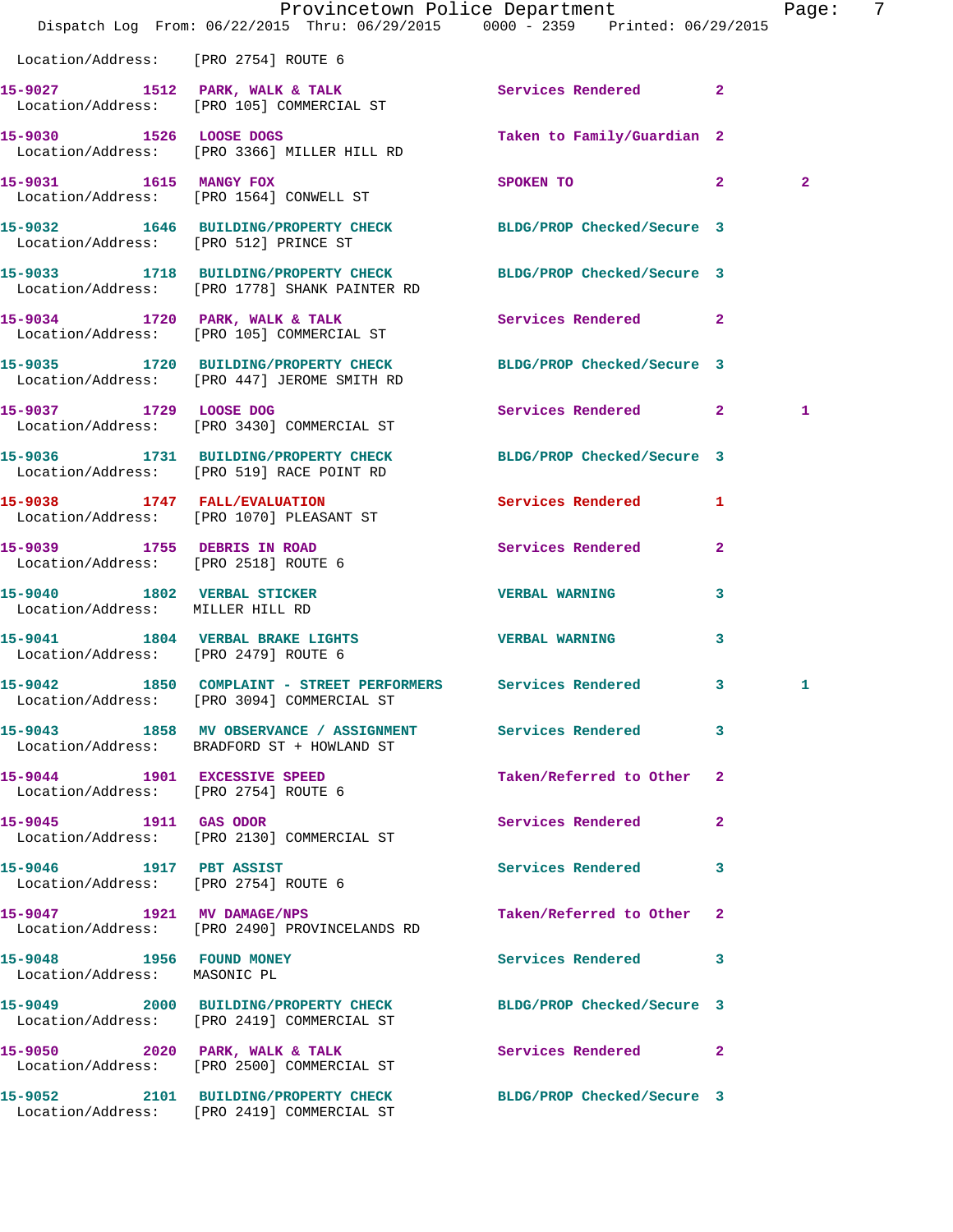|                                        | DISPACCH LOG FION. 00/22/2013 INIU. 00/29/2013                                                                | UUUU - 4339<br>FIIILEU VO/49/ |                            |
|----------------------------------------|---------------------------------------------------------------------------------------------------------------|-------------------------------|----------------------------|
| 15-9053 2108 MV STOP                   | Location/Address: [PRO 2539] RYDER ST EXT                                                                     | VERBAL WARNING 3              |                            |
| Location/Address: [PRO 571] ALDEN ST   | 15-9054 2110 BUILDING/PROPERTY CHECK BLDG/PROP Checked/Secure 3                                               |                               |                            |
|                                        | 15-9056 2127 CANDLE LANTERNS<br>Location/Address: [PRO 433] RYDER ST EXT                                      | <b>VERBAL WARNING</b>         | $\mathbf{2}$               |
|                                        | 15-9057 2136 MOTORCYCLE OPERATION COMPLAINT GONE ON ARRIVAL<br>Location/Address: PEARL ST + BRADFORD ST       |                               | $\mathbf{2}$               |
|                                        | 15-9058 2204 BARKING DOG COMPLAINT<br>Location/Address: [PRO 3628] COMMERCIAL ST                              | Services Rendered             | $\mathbf{2}$               |
|                                        | 15-9059 2205 FOUND MONEY<br>Location/Address: [PRO 3314] COMMERCIAL ST                                        | Services Rendered             | $\overline{\phantom{a}}$ 3 |
| 15-9060 2253 ASSIST CITIZEN            | Location/Address: [PRO 2139] COMMERCIAL ST                                                                    | Could Not Locate 3            |                            |
|                                        | 15-9061 2257 BUILDING/PROPERTY CHECK<br>Location/Address: [PRO 182] COMMERCIAL ST                             | BLDG/PROP Checked/Secure 3    |                            |
|                                        | 15-9062 2327 BUILDING/PROPERTY CHECK<br>Location/Address: [PRO 1989] COMMERCIAL ST                            | BLDG/PROP Checked/Secure 3    |                            |
|                                        | 15-9063 2331 BUILDING/PROPERTY CHECK<br>Location/Address: [PRO 440] HARRY KEMP WAY                            | BLDG/PROP Checked/Secure 3    |                            |
|                                        | 15-9064 2335 BUILDING/PROPERTY CHECK Services Rendered 3<br>Location/Address: [PRO 3007] HARRY KEMP WAY       |                               |                            |
| 15-9065 2338 SERVE SUMMONS             | Location/Address: [PRO 43] BRADFORD ST                                                                        | No Action Required 3          |                            |
|                                        | 15-9066 2353 BUILDING/PROPERTY CHECK<br>Location/Address: [PRO 182] COMMERCIAL ST                             | BLDG/PROP Checked/Secure 3    |                            |
| 15-9067 2358 MV STOP                   | Location/Address: [PRO 637] BRADFORD ST                                                                       | VERBAL WARNING 3              |                            |
| For Date: $06/25/2015$ - Thursday      |                                                                                                               |                               |                            |
|                                        | 15-9069 0004 BUILDING/PROPERTY CHECK<br>Location/Address: [PRO 3259] MACMILLAN WHARF                          | BLDG/PROP Checked/Secure 3    |                            |
|                                        | 15-9068 0005 BUILDING/PROPERTY CHECK<br>Location/Address: [PRO 1778] SHANK PAINTER RD                         | BLDG/PROP Checked/Secure 3    |                            |
| Location/Address: [PRO 554] TREMONT ST | 15-9070 0013 BUILDING/PROPERTY CHECK                                                                          | BLDG/PROP Checked/Secure 3    |                            |
|                                        | 15-9071 0013 MV OBSERVANCE / ASSIGNMENT<br>Location/Address: BRADFORD ST + HOWLAND ST                         | <b>Services Rendered</b>      | $\overline{\phantom{a}}$ 3 |
| 15-9072 0023 MV STOP                   | Location/Address: KENDALL LN + BRADFORD ST                                                                    | <b>VERBAL WARNING</b>         | 3                          |
|                                        | 15-9073 0037 MV OBSERVANCE / ASSIGNMENT Services Rendered<br>Location/Address: RYDER ST + BRADFORD ST         |                               | 3                          |
|                                        | 15-9074 0042 BUILDING/PROPERTY CHECK BLDG/PROP Checked/Secure 3<br>Location/Address: [PRO 444] HIGH POLE HILL |                               |                            |
|                                        | 15-9076 0100 BUILDING/PROPERTY CHECK<br>Location/Address: [PRO 530] SHANK PAINTER RD                          | BLDG/PROP Checked/Secure 3    |                            |
| 15-9077                                | 0103 MV OBSERVANCE / ASSIGNMENT No Action Required 3                                                          |                               |                            |

Location/Address: HIGH POLE HL + BRADFORD ST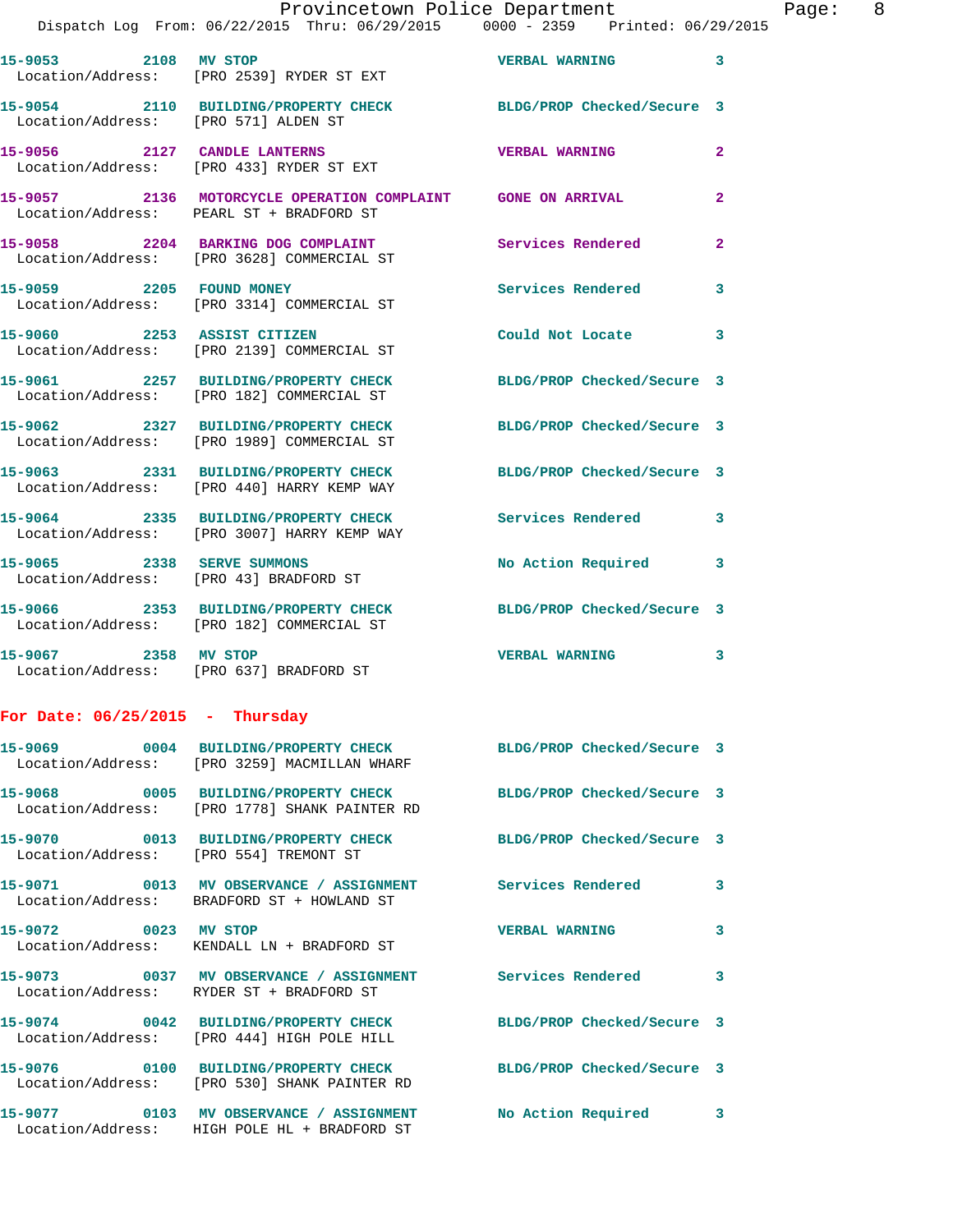|                          | 15-9078 0119 BUILDING/PROPERTY CHECK BLDG/PROP Checked/Secure 3<br>Location/Address: [PRO 3609] COMMERCIAL ST  |                               |              |    |
|--------------------------|----------------------------------------------------------------------------------------------------------------|-------------------------------|--------------|----|
|                          | 15-9079 0154 BUILDING/PROPERTY CHECK BLDG/PROP Checked/Secure 3<br>Location/Address: [PRO 433] RYDER ST EXT    |                               |              |    |
|                          | 15-9080 0203 MV DISABLED<br>Location/Address: ROUTE 6 + SNAIL RD                                               | Services Rendered 2           |              |    |
|                          | 15-9081 0305 BUILDING/PROPERTY CHECK BLDG/PROP Checked/Secure 3<br>Location/Address: [PRO 440] HARRY KEMP WAY  |                               |              |    |
|                          | 15-9082 0311 BUILDING/PROPERTY CHECK BLDG/PROP Checked/Secure 3<br>Location/Address: [PRO 3007] HARRY KEMP WAY |                               |              |    |
|                          | 15-9083 0328 BUILDING/PROPERTY CHECK<br>Location/Address: [PRO 3430] COMMERCIAL ST                             | BLDG/PROP Checked/Secure 3    |              |    |
|                          | 15-9084 0424 BUILDING/PROPERTY CHECK<br>Location/Address: [PRO 512] PRINCE ST                                  | BLDG/PROP Checked/Secure 3    |              |    |
|                          | 15-9085 0447 BUILDING/PROPERTY CHECK<br>Location/Address: [PRO 306] COMMERCIAL ST                              | BLDG/PROP Checked/Secure 3    |              |    |
|                          | 15-9086 0507 BUILDING/PROPERTY CHECK<br>Location/Address: [PRO 2539] RYDER ST                                  | BLDG/PROP Checked/Secure 3    |              |    |
|                          | 15-9087 0530 MV OBSERVANCE / ASSIGNMENT Services Rendered<br>Location/Address: [PRO 3440] ROUTE 6              |                               | 3            |    |
|                          | 15-9088 0536 TTY TEST CALL<br>Location/Address: [PRO 542] SHANK PAINTER RD                                     | <b>Services Rendered</b>      | 1            |    |
|                          | 15-9089 0554 LOBBY TRAFFIC<br>Location/Address: [PRO 542] SHANK PAINTER RD                                     | Services Rendered             | $\mathbf{2}$ | 38 |
|                          | 15-9090 0612 BUILDING/PROPERTY CHECK<br>Location/Address: [PRO 2490] PROVINCELANDS RD                          | Services Rendered             | 3            |    |
|                          | 15-9091 0723 ALARM - GENERAL<br>Location/Address: [PRO 440] HARRY KEMP WAY                                     | False Alarm <b>Example 20</b> | 1            |    |
|                          | 15-9093 0740 BUILDING/PROPERTY CHECK<br>Location/Address: [PRO 3259] MACMILLAN WHARF                           | BLDG/PROP Checked/Secure 3    |              |    |
|                          | 15-9094 0755 MV OBSERVANCE / ASSIGNMENT Services Rendered 3<br>Location/Address: [PRO 2521] ROUTE 6            |                               |              |    |
|                          | 15-9096 6806 MV OBSERVANCE / ASSIGNMENT Services Rendered<br>Location/Address: BRADFORD ST + HOWLAND ST        |                               | 3            |    |
|                          | 15-9097 0822 BUILDING/PROPERTY CHECK<br>Location/Address: [PRO 2483] COMMERCIAL ST                             | Services Rendered             | 3            |    |
|                          | 15-9098 0830 ANIMAL CALL/PET PANTRY<br>Location/Address: [PRO 3296] SHANK PAINTER RD                           | <b>Services Rendered</b>      | $\mathbf{2}$ |    |
|                          | 15-9102 0845 BUILDING/PROPERTY CHECK BLDG/PROP Checked/Secure 3<br>Location/Address: [PRO 3287] ROUTE 6        |                               |              |    |
|                          | 15-9099 0851 PARKING COMPLAINT / GENERAL SPOKEN TO<br>Location/Address: [PRO 146] COMMERCIAL ST                |                               | 3            |    |
| 15-9101 0912 LOST WALLET | Location/Address: [PRO 542] SHANK PAINTER RD                                                                   | Services Rendered             | 3            |    |
|                          | 15-9103 0927 ANIMAL CALL/BARKING DOG Services Rendered<br>Location/Address: [PRO 681] ATKINS LN                |                               | $\mathbf{2}$ |    |
|                          | 15-9105 0936 BUILDING/PROPERTY CHECK BLDG/PROP Checked/Secure 3                                                |                               |              |    |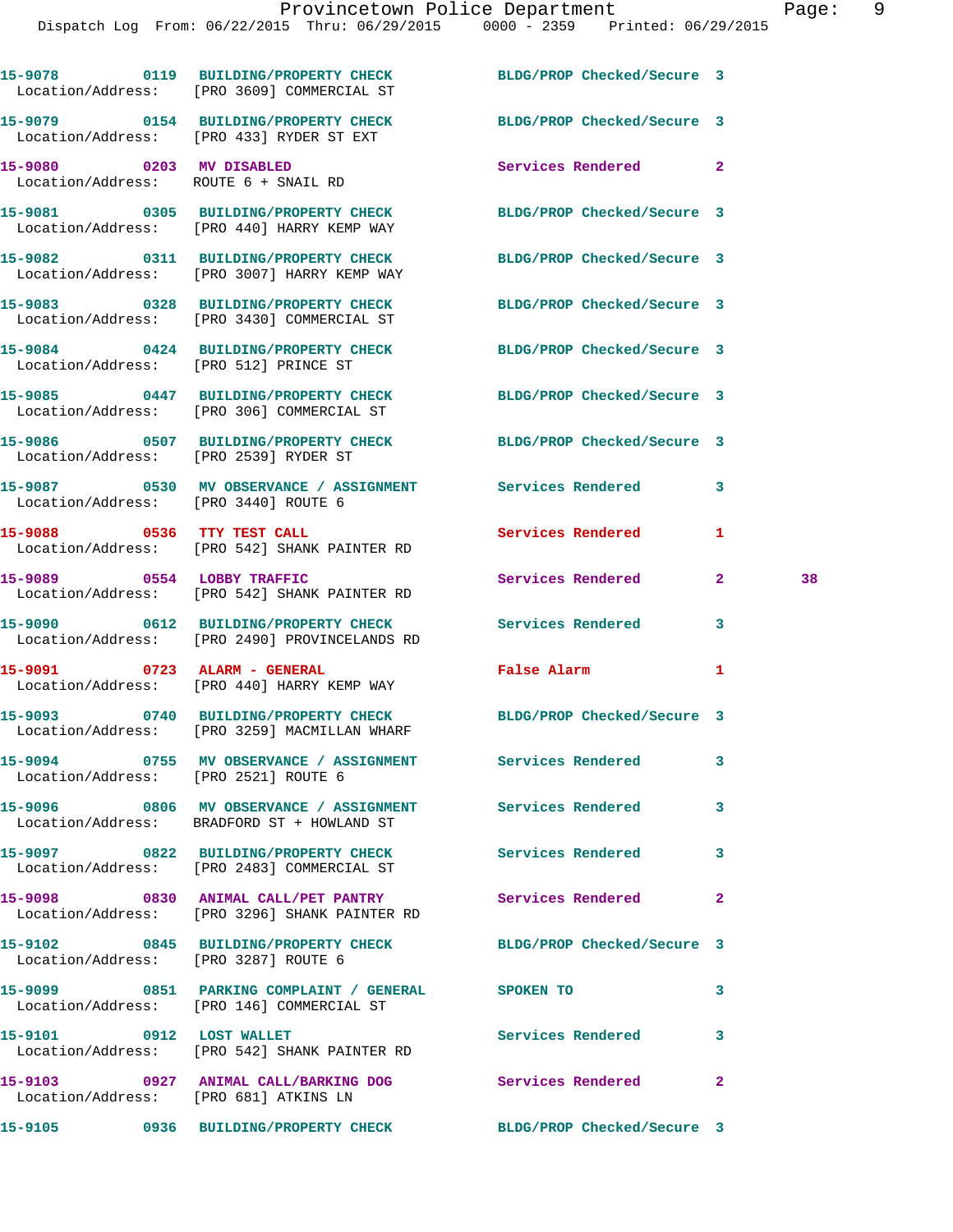|                                                                       | Provincetown Police Department<br>Dispatch Log From: 06/22/2015 Thru: 06/29/2015 0000 - 2359 Printed: 06/29/2015 |                       |                | Page: 10 |  |
|-----------------------------------------------------------------------|------------------------------------------------------------------------------------------------------------------|-----------------------|----------------|----------|--|
|                                                                       | Location/Address: [PRO 564] BAYBERRY AVE                                                                         |                       |                |          |  |
|                                                                       | 15-9104 0938 ANIMAL CALL/TURTLE GONE ON ARRIVAL 2<br>Location/Address: [PRO 2479] ROUTE 6                        |                       |                |          |  |
| 15-9106 0956 COMPLAINT                                                | Location/Address: [PRO 1953] COMMERCIAL ST                                                                       | SPOKEN TO 3           |                |          |  |
|                                                                       | 15-9107 1014 MISSING PERSON<br>Location/Address: [PRO 105] COMMERCIAL ST                                         | Services Rendered 1   |                |          |  |
| Location/Address: [PRO 681] ATKINS LN                                 | 15-9108 1025 ANIMAL CALL/RACCOON FOLLOW UP Services Rendered 2                                                   |                       |                |          |  |
|                                                                       | 15-9109 1038 ANIMAL CALL/BABY BIRD Services Rendered 2<br>Location/Address: [PRO 911] CUDWORTH ST                |                       |                |          |  |
| 15-9110 1053 MV STOP                                                  | Location/Address: STANDISH ST + COMMERCIAL ST                                                                    | <b>VERBAL WARNING</b> | $\mathbf{3}$   |          |  |
|                                                                       | 15-9111 1054 PARKING COMPLAINT / GENERAL Services Rendered 3<br>Location/Address: [PRO 2577] BRADFORD ST         |                       |                |          |  |
|                                                                       | 15-9112 1112 PARK, WALK & TALK 3 Services Rendered 2<br>Location/Address: [PRO 105] COMMERCIAL ST                |                       |                |          |  |
|                                                                       | 15-9113 1123 FOUND CREDIT CARD Services Rendered 3<br>Location/Address: [PRO 542] SHANK PAINTER RD               |                       |                |          |  |
| Refer To Arrest: 15-129-AR<br>Refer To Arrest: $\overline{15-130-AR}$ | 15-9114 1136 SHOPLIFTING/ARRESTS Arrest(s) Made 3<br>Location/Address: [PRO 3949] COMMERCIAL ST                  |                       |                | 6        |  |
|                                                                       | 15-9115 1137 BUILDING/PROPERTY CHECK Services Rendered 3<br>Location/Address: [PRO 2490] PROVINCELANDS RD        |                       |                |          |  |
| Location/Address: [PRO 521] ROUTE 6                                   | 15-9116 1144 LARCENY / FORGERY / FRAUD Services Rendered 2                                                       |                       |                |          |  |
| 15-9117 1158 FOLLOW UP                                                | Location/Address: [PRO 542] SHANK PAINTER RD                                                                     | Services Rendered 2   |                |          |  |
|                                                                       | 15-9119 1206 ANIMAL CALL/FOUND DOG Services Rendered<br>Location/Address: [PRO 2728] COMMERCIAL ST               |                       | $\overline{2}$ |          |  |
| 15-9120 1237 MV ACCIDENT<br>Refer To Accident: 15-28-AC               | Location/Address: [PRO 1230] COMMERCIAL ST                                                                       | Services Rendered 1   |                |          |  |
| Location/Address: SHIPS WAY RD                                        | 15-9121 1304 PARKING COMPLAINT / GENERAL GONE ON ARRIVAL                                                         |                       | 3              |          |  |
| 15-9122 1310 TRESPASS                                                 | Location/Address: [PRO 43] BRADFORD ST                                                                           | SPOKEN TO             | $\mathbf{2}$   |          |  |
|                                                                       | 15-9123 1317 BUILDING/PROPERTY CHECK BLDG/PROP Checked/Secure 3<br>Location/Address: [PRO 2500] COMMERCIAL ST    |                       |                |          |  |
|                                                                       | 15-9124 1321 ANIMAL CALL/BABY BIRDS Services Rendered<br>Location/Address: [PRO 911] CUDWORTH ST                 |                       | $\mathbf{2}$   |          |  |
|                                                                       | 15-9125 1329 MEDICAL EMERGENCY/LACERATION Services Rendered<br>Location/Address: PRINCE ST + BRADFORD ST         |                       | $\mathbf{1}$   |          |  |
|                                                                       | 15-9126 1355 ASSIST AGENCY / MUTUAL AID Services Rendered<br>Location/Address: [PRO 542] SHANK PAINTER RD        |                       | 3              |          |  |
|                                                                       | 15-9127 1433 ASSIST AGENCY / REPOSSESS Services Rendered 3                                                       |                       |                |          |  |

Location/Address: [PRO 1335] COMMERCIAL ST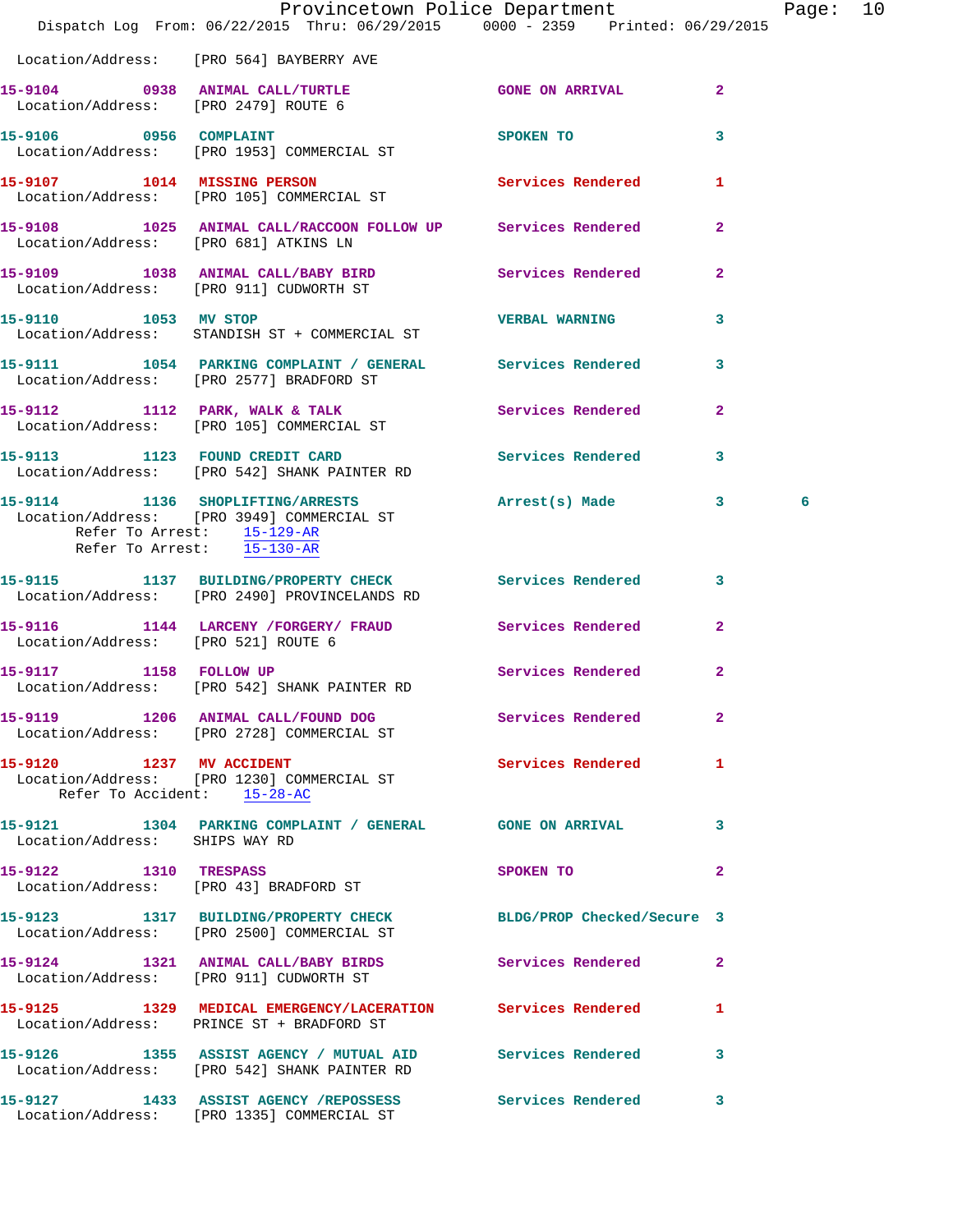|                                                               | Dispatch Log From: 06/22/2015 Thru: 06/29/2015 0000 - 2359 Printed: 06/29/2015                                | Provincetown Police Department |              | Page: 11     |  |
|---------------------------------------------------------------|---------------------------------------------------------------------------------------------------------------|--------------------------------|--------------|--------------|--|
|                                                               | 15-9128 1436 MV DISABLED Services Rendered 2<br>Location/Address: [PRO 3296] SHANK PAINTER RD                 |                                |              | $\mathbf{1}$ |  |
|                                                               | 15-9130 1512 MV REPOSSESSION CONTROL Vehicle Towed 2<br>Location/Address: [PRO 2667] CAPTAIN BERTIES WAY      |                                |              |              |  |
|                                                               | 15-9132 1550 LOST KEYS<br>Location/Address: [PRO 245] COMMERCIAL ST                                           | Services Rendered 3            |              |              |  |
|                                                               | 15-9133 1835 FIRST AID ASSIST<br>Location/Address: [PRO 542] SHANK PAINTER RD                                 | Services Rendered              | $\mathbf{1}$ |              |  |
|                                                               | 15-9134 1940 DISORDERLY COMPLAINT Services Rendered 2<br>Location/Address: [PRO 2479] ROUTE 6                 |                                |              |              |  |
|                                                               | 15-9135 1954 MV STOP<br>Location/Address: RYDER ST + COMMERCIAL ST                                            | SPOKEN TO                      | 3            |              |  |
|                                                               | 15-9137 2037 BUILDING/PROPERTY CHECK BLDG/PROP Checked/Secure 3<br>Location/Address: [PRO 2419] COMMERCIAL ST |                                |              |              |  |
|                                                               | 15-9139 2113 BUILDING/PROPERTY CHECK BLDG/PROP Checked/Secure 3<br>Location/Address: [PRO 2419] COMMERCIAL ST |                                |              |              |  |
|                                                               | 15-9141 2201 911 MISDIAL<br>Location/Address: [PRO 106] COMMERCIAL ST                                         | Services Rendered 1            |              |              |  |
|                                                               | 15-9140 2205 BUILDING/PROPERTY CHECK BLDG/PROP Checked/Secure 3<br>Location/Address: [PRO 1638] COMMERCIAL ST |                                |              |              |  |
|                                                               | 15-9142 2225 FOUND NISSAN CAR KEY Services Rendered 3<br>Location/Address: [PRO 2577] BRADFORD ST             |                                |              |              |  |
|                                                               | 15-9143 2229 FOUND CREDIT CARD Services Rendered 3<br>Location/Address: [PRO 3094] COMMERCIAL ST              |                                |              |              |  |
|                                                               | 15-9147 2237 ASSIST CITIZEN<br>Location/Address: [PRO 524] COMMERCIAL ST                                      | Services Rendered 3            |              |              |  |
|                                                               | 15-9144 2238 COYOTE LEG INJURY<br>Location/Address: PLEASANT ST + BRADFORD ST                                 | Could Not Locate 2             |              |              |  |
|                                                               | 15-9145 2247 BUILDING/PROPERTY CHECK<br>Location/Address: [PRO 385] COMMERCIAL ST                             | BLDG/PROP Checked/Secure 3     |              |              |  |
|                                                               | 15-9146 2250 BUILDING/PROPERTY CHECK BLDG/PROP Checked/Secure 3<br>Location/Address: [PRO 175] COMMERCIAL ST  |                                |              |              |  |
| 15-9148 2256 NOISE COMPLAINT<br>Location/Address: BRADFORD ST |                                                                                                               | SPOKEN TO                      | 3            |              |  |
|                                                               | 15-9149 2309 ALARM - GENERAL<br>Location/Address: [PRO 242] COMMERCIAL ST                                     | BLDG/PROP Checked/Secure 1     |              |              |  |
| Location/Address: COMMERCIAL ST                               | 15-9151 2334 BUILDING/PROPERTY CHECK BLDG/PROP Checked/Secure 3                                               |                                |              |              |  |
|                                                               | 15-9152 2341 MV OBSERVANCE / ASSIGNMENT Services Rendered 3<br>Location/Address: [PRO 2494] BRADFORD ST       |                                |              |              |  |
| For Date: $06/26/2015$ - Friday                               |                                                                                                               |                                |              |              |  |
|                                                               | 15-9153 0002 LOBBY TRAFFIC<br>Location/Address: [PRO 542] SHANK PAINTER RD                                    | Services Rendered 2            |              | 26           |  |
| Location/Address: [PRO 569] WINSLOW ST                        | 15-9154 0011 BUILDING/PROPERTY CHECK BLDG/PROP Checked/Secure 3                                               |                                |              |              |  |

**15-9155 0012 BUILDING/PROPERTY CHECK BLDG/PROP Checked/Secure 3**  Location/Address: [PRO 488] MAYFLOWER AVE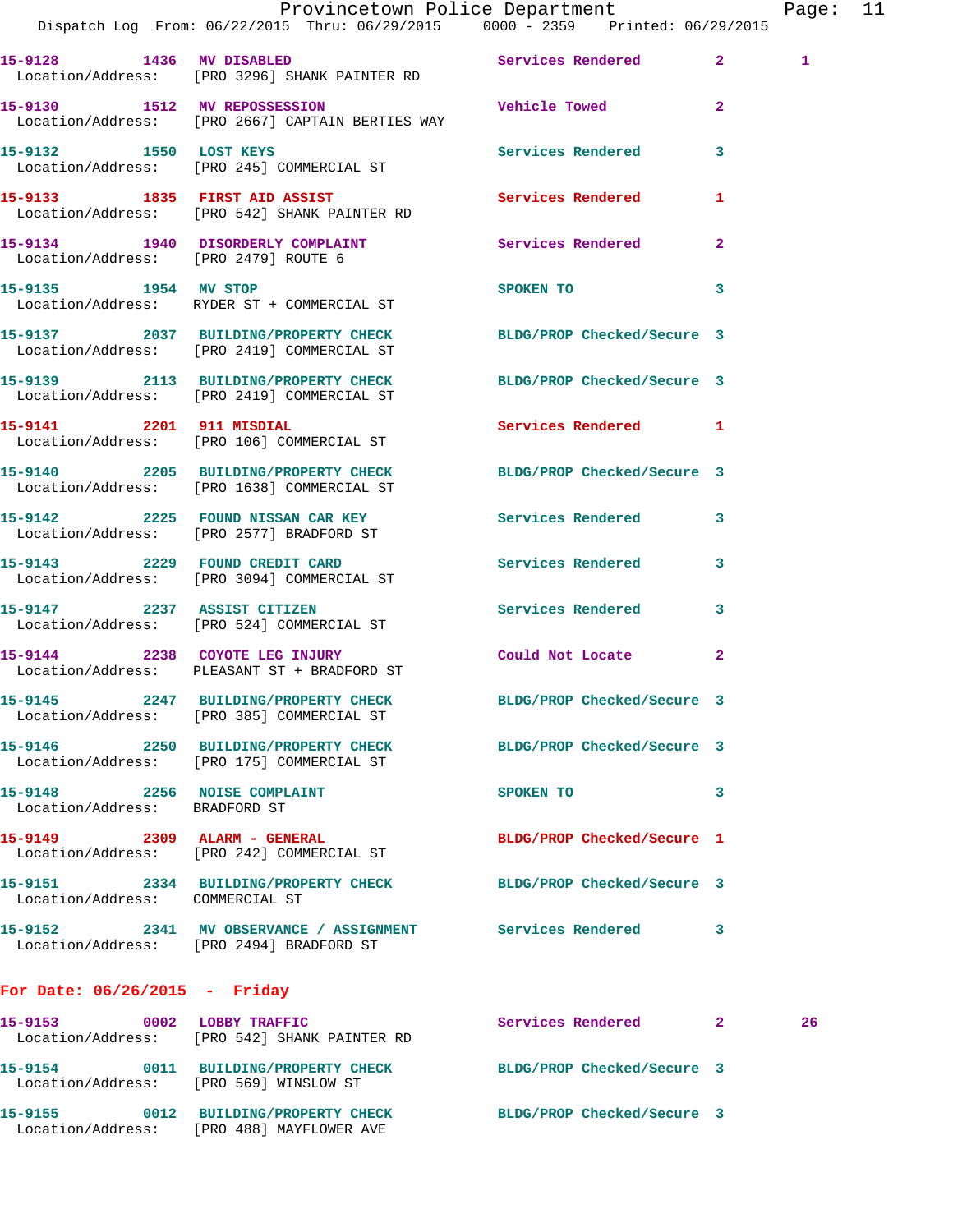|                                                                  | 15-9156 0038 MV STOP<br>Location/Address: [PRO 3276] COMMERCIAL ST                                   | <b>VERBAL WARNING</b>      | 3                       |
|------------------------------------------------------------------|------------------------------------------------------------------------------------------------------|----------------------------|-------------------------|
|                                                                  | 15-9157 0051 BUILDING/PROPERTY CHECK<br>Location/Address: [PRO 3259] MACMILLAN WHARF                 | <b>Services Rendered</b>   | $\mathbf{3}$            |
| 15-9158 0055 MEDICAL EMERGENCY<br>Location/Address: WEST VINE ST |                                                                                                      | Transported to Hospital    | 1                       |
|                                                                  | 15-9159 0114 MV OBSERVANCE / ASSIGNMENT<br>Location/Address: SHANK PAINTER RD + BRADFORD ST          | Services Rendered 3        |                         |
|                                                                  | 15-9160 0136 MV OBSERVANCE / ASSIGNMENT<br>Location/Address: BRADFORD ST + HIGH POLE HILL            | BLDG/PROP Checked/Secure 3 |                         |
| Location/Address: COMMERCIAL ST                                  | 15-9161 0138 BUILDING/PROPERTY CHECK                                                                 | BLDG/PROP Checked/Secure 3 |                         |
|                                                                  | 15-9162 0212 BUILDING/PROPERTY CHECK<br>Location/Address: [PRO 433] RYDER ST EXT                     | Services Rendered 3        |                         |
|                                                                  | 15-9163 0218 BUILDING/PROPERTY CHECK<br>Location/Address: [PRO 519] RACE POINT RD                    | BLDG/PROP Checked/Secure 3 |                         |
|                                                                  | 15-9164 0316 BUILDING/PROPERTY CHECK<br>Location/Address: [PRO 1778] SHANK PAINTER RD                | BLDG/PROP Checked/Secure 3 |                         |
|                                                                  | 15-9165 0345 BUILDING/PROPERTY CHECK<br>Location/Address: [PRO 530] SHANK PAINTER RD                 | BLDG/PROP Checked/Secure 3 |                         |
|                                                                  | 15-9166 0349 BUILDING/PROPERTY CHECK<br>Location/Address: [PRO 447] JEROME SMITH RD                  | BLDG/PROP Checked/Secure 3 |                         |
|                                                                  | 15-9167 0428 BUILDING/PROPERTY CHECK<br>Location/Address: [PRO 2966] COMMERCIAL ST                   | BLDG/PROP Checked/Secure 3 |                         |
| Location/Address: [PRO 3440] ROUTE 6                             | 15-9168 0504 MV OBSERVANCE / ASSIGNMENT Services Rendered 3                                          |                            |                         |
| Location/Address: [PRO 554] TREMONT ST                           | 15-9169 0617 BUILDING/PROPERTY CHECK                                                                 | BLDG/PROP Checked/Secure 3 |                         |
| 15-9170 0743 SERVICE CALL                                        | Location/Address: [PRO 536] SHANK PAINTER RD                                                         | Services Rendered 3        |                         |
| 15-9171 0758 FD KIOSK                                            | Location/Address: [PRO 1892] SHANK PAINTER RD                                                        | Services Rendered          | 3                       |
| 15-9172 0805 NOISE COMPLAINT                                     | Location/Address: [PRO 3430] COMMERCIAL ST                                                           | <b>Services Rendered</b>   | $\mathbf{3}$            |
|                                                                  | 15-9173 0814 BUILDING/PROPERTY CHECK Services Rendered<br>Location/Address: [PRO 2977] COMMERCIAL ST |                            | $\mathbf{3}$            |
|                                                                  | 15-9174 0849 ANIMAL CALL<br>Location/Address: [PRO 524] COMMERCIAL ST                                | <b>GONE ON ARRIVAL</b>     | $\mathbf{2}$            |
|                                                                  | 15-9175 0858 BUILDING/PROPERTY CHECK<br>Location/Address: [PRO 2206] COMMERCIAL ST                   | Services Rendered          | $\overline{\mathbf{3}}$ |
| 15-9176 0924 LIFT ASSIST                                         | Location/Address: [PRO 376] COMMERCIAL ST                                                            | Services Rendered          | 1                       |
|                                                                  | 15-9177 1052 MEDICAL EMERGENCY<br>Location/Address: [PRO 440] HARRY KEMP WAY                         | Transported to Hospital 1  |                         |
|                                                                  | 15-9178 1100 BIKE MISSING/FOUND<br>Location/Address: [PRO 223] COMMERCIAL ST                         | Services Rendered 2        |                         |
|                                                                  | 15-9180 1128 BUILDING/PROPERTY CHECK                                                                 | BLDG/PROP Checked/Secure 3 |                         |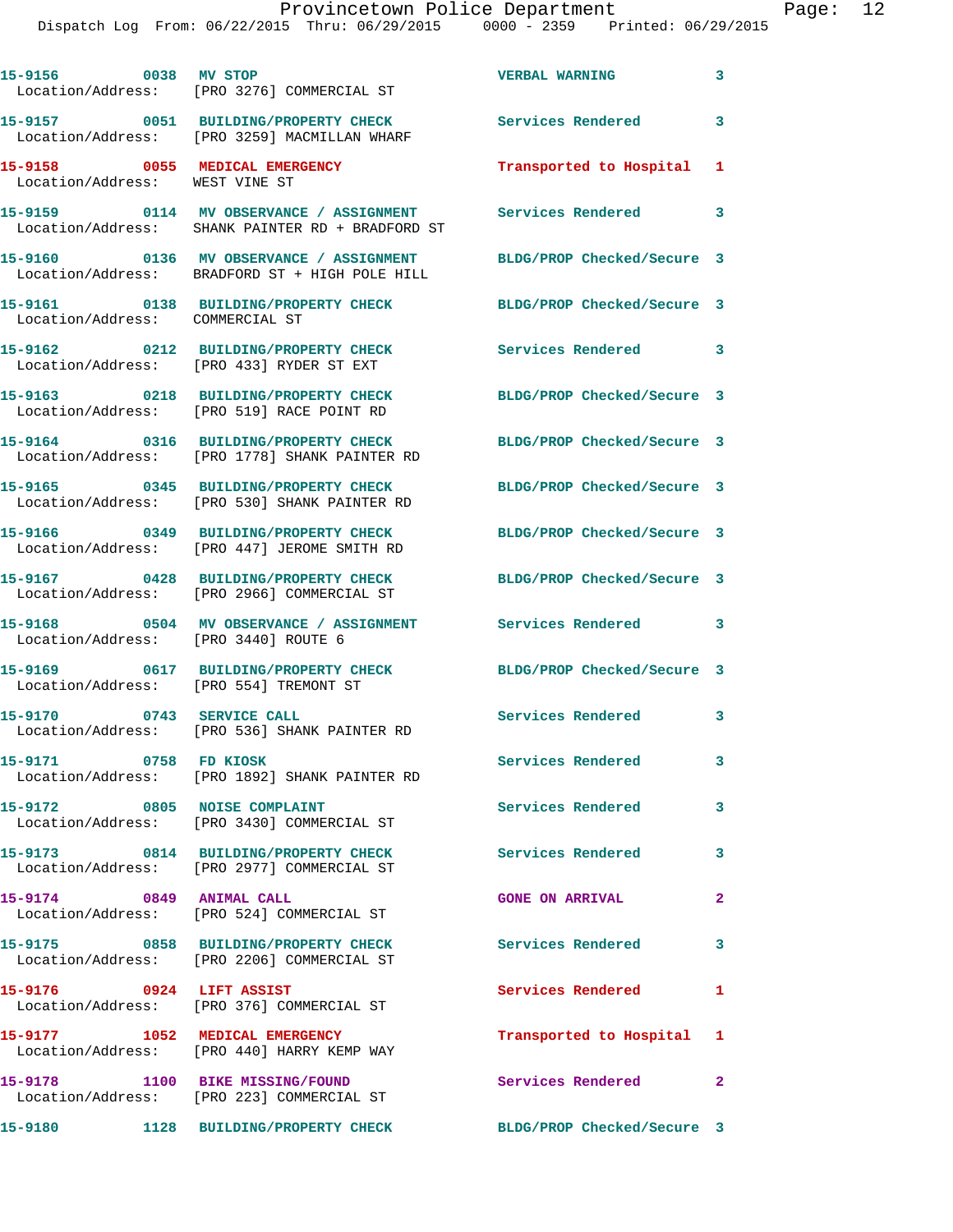|                                      | Provincetown Police Department<br>Dispatch Log From: 06/22/2015 Thru: 06/29/2015 0000 - 2359 Printed: 06/29/2015 |                             |                | Page: 13 |  |
|--------------------------------------|------------------------------------------------------------------------------------------------------------------|-----------------------------|----------------|----------|--|
|                                      | Location/Address: [PRO 105] COMMERCIAL ST                                                                        |                             |                |          |  |
|                                      | 15-9181 1132 TRAFFIC BACKUP<br>Location/Address: STANDISH ST + COMMERCIAL ST                                     | <b>Services Rendered</b> 2  |                |          |  |
|                                      | 15-9182 1139 ANIMAL CALL/FOXES Services Rendered 2<br>Location/Address: [PRO 1357] COMMERCIAL ST                 |                             |                |          |  |
|                                      | 15-9183 1141 ANIMAL CALL/FOXES<br>Location/Address: [PRO 3350] HARRY KEMP WAY                                    | Services Rendered 2         |                |          |  |
|                                      | 15-9184 1325 MV COMPLAINT<br>Location/Address: [PRO 2577] BRADFORD ST                                            | Vehicle Towed <b>Search</b> | $\mathbf{2}$   |          |  |
|                                      | 15-9185 1356 MEDICAL EMERGENCY<br>Location/Address: [PRO 2989] COMMERCIAL ST                                     | Transported to Hospital 1   |                |          |  |
| Location/Address: [PRO 3287] ROUTE 6 | 15-9187 1408 BUILDING/PROPERTY CHECK BLDG/PROP Checked/Secure 3                                                  |                             |                |          |  |
| 15-9188 1520 FOLLOW UP               | Location/Address: [PRO 204] COMMERCIAL ST                                                                        | FOLLOW UP                   | $\overline{2}$ |          |  |
| Location/Address: [PRO 2754] ROUTE 6 | 15-9190 1527 ASSIST AGENCY / MUTUAL AID Services Rendered 3                                                      |                             |                |          |  |
|                                      | 15-9189 1529 FOUND IGNITION KEY CHRYSLER Services Rendered 3<br>Location: [PRO 3431] LOPES SQUARE                |                             |                |          |  |
|                                      | 15-9191 1545 GENERAL INFO                                                                                        | No Action Required 3        |                |          |  |
|                                      | 15-9192 1557 FOUND CREDIT CARD<br>Location/Address: [PRO 526] RYDER ST EXT                                       | Services Rendered 3         |                | 1        |  |
|                                      | 15-9193 1606 MEDICAL EMERGENCY<br>Location/Address: [PRO 94] BRADFORD ST                                         | Transported to Hospital 1   |                |          |  |
| 15-9194 1607 LOST WALLET             | Location/Address: [PRO 542] SHANK PAINTER RD                                                                     | Services Rendered 3         |                |          |  |
|                                      | 15-9196 1638 LOST WALLET<br>Location/Address: [PRO 542] SHANK PAINTER RD                                         | <b>Services Rendered</b>    | $\mathbf{3}$   |          |  |
| 15-9197 1649 HARASSMENT              | Location/Address: [PRO 542] SHANK PAINTER RD                                                                     | Services Rendered           | $\mathbf{2}$   |          |  |
|                                      | 15-9198 1652 RALLY ESCORT<br>Location/Address: [PRO 105] COMMERCIAL ST                                           | Services Rendered           | $\mathbf{2}$   |          |  |
| 15-9199 1710 LOOSE DOG               | Location/Address: [PRO 2940] NELSON AVE                                                                          | Services Rendered           | $\mathbf{2}$   |          |  |
|                                      | 15-9200 1827 TTY TEST CALL<br>Location/Address: [PRO 542] SHANK PAINTER RD                                       | Services Rendered 1         |                |          |  |
|                                      | 15-9201 1830 SOLICITATION COMPLAINT<br>Location/Address: [PRO 3296] SHANK PAINTER RD                             | Unfounded                   | $\mathbf{3}$   |          |  |
|                                      | 15-9202 1831 DOG IN MV<br>Location/Address: BANGS ST + COMMERCIAL ST                                             | Unfounded                   | $\mathbf{2}$   |          |  |
| 15-9203 1845 ALARM SOUNDING          | Location/Address: [PRO 2419] COMMERCIAL ST                                                                       | Taken/Referred to Other 1   |                |          |  |
| 15-9204 1856 911 TEST CALL           | Location/Address: [PRO 1542] COMMERCIAL ST                                                                       | Services Rendered           | $\mathbf{1}$   |          |  |
|                                      | 15-9205 1911 PARKED MV COMPLAINT<br>Location/Address: [PRO 2041] COMMERCIAL ST                                   | Services Rendered 2         |                |          |  |
| 15-9206                              | 1920 BUILDING/PROPERTY CHECK                                                                                     | BLDG/PROP Checked/Secure 3  |                |          |  |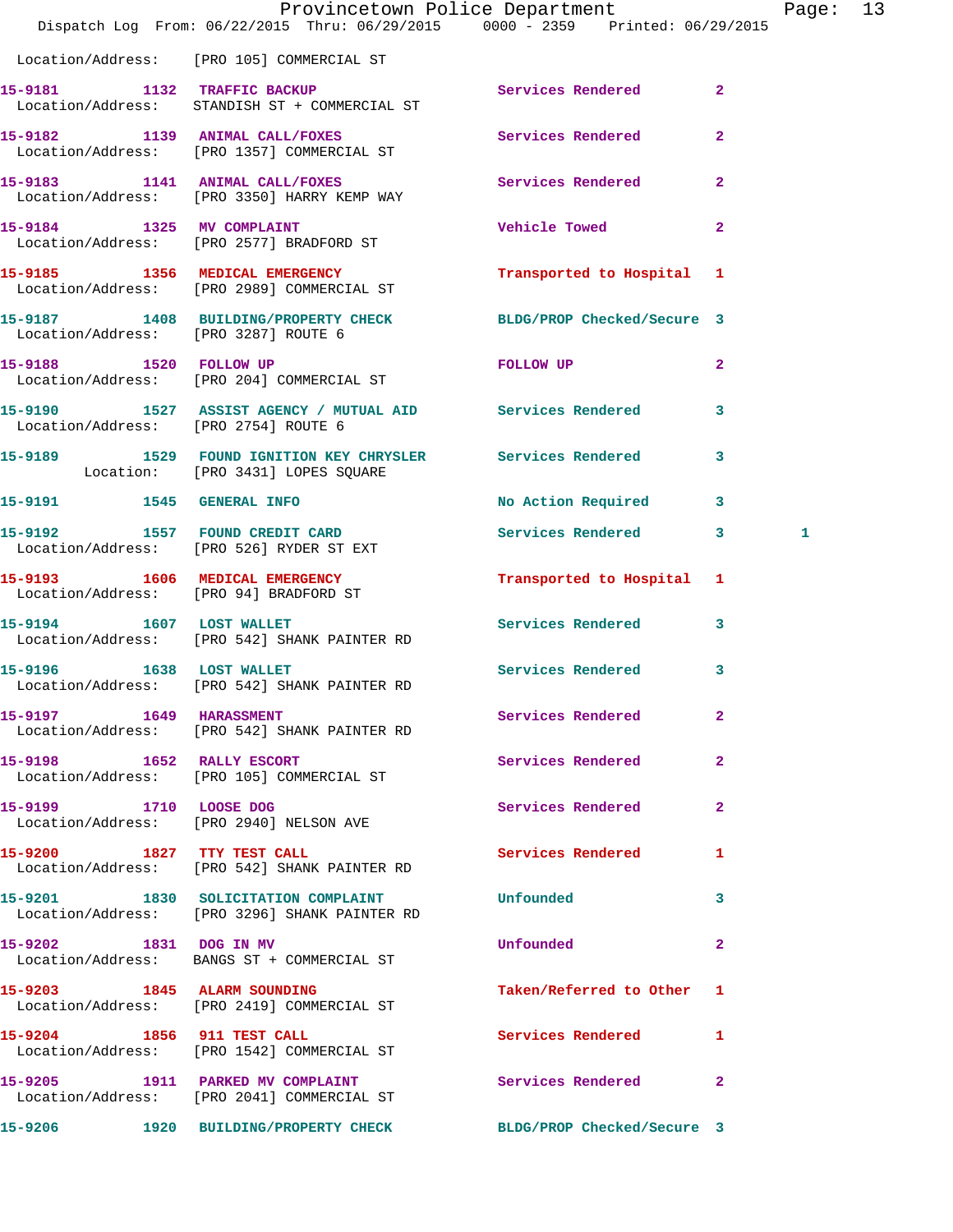|                                                        | Dispatch Log From: 06/22/2015 Thru: 06/29/2015 0000 - 2359 Printed: 06/29/2015                                  | Provincetown Police Department |              | Page: 14 |  |
|--------------------------------------------------------|-----------------------------------------------------------------------------------------------------------------|--------------------------------|--------------|----------|--|
| Location/Address: [PRO 571] ALDEN ST                   |                                                                                                                 |                                |              |          |  |
|                                                        | 15-9207 1929 ASSIST CITIZEN<br>Location/Address: [PRO 175] COMMERCIAL ST                                        | Taken/Referred to Other 3      |              |          |  |
|                                                        | 15-9208 1930 PARK, WALK & TALK 1988 Services Rendered 2<br>Location/Address: [PRO 154] COMMERCIAL ST            |                                |              |          |  |
| 15-9209 2007 DISORDERLY<br>Location/Address: RYDER ST  |                                                                                                                 | Services Rendered 2            |              |          |  |
|                                                        | 15-9210 2106 MV OBSERVANCE / ASSIGNMENT Services Rendered<br>Location/Address: [PRO 1892] SHANK PAINTER RD      |                                | 3            |          |  |
|                                                        | 15-9211 2107 MV OBSERVANCE / ASSIGNMENT<br>Location/Address: [PRO 542] SHANK PAINTER RD                         | No Action Required 3           |              |          |  |
|                                                        | 15-9212 2131 FOUND WALLET/RETURNED Services Rendered 3<br>Location: [PRO 3431] LOPES SQUARE                     |                                |              | 1        |  |
| 15-9213 2214 INJURED FOX                               | Location/Address: [PRO 68] PROVINCELANDS RD                                                                     | GONE ON ARRIVAL 2              |              | 1        |  |
| Location/Address: COMMERCIAL ST                        | 15-9214 2242 SOLICITATION COMPLAINT SPOKEN TO                                                                   |                                | 3            |          |  |
|                                                        | 15-9215 2303 BUILDING/PROPERTY CHECK BLDG/PROP Checked/Secure 3<br>Location/Address: [PRO 447] JEROME SMITH RD  |                                |              |          |  |
|                                                        | 15-9216 2311 BUILDING/PROPERTY CHECK BLDG/PROP Checked/Secure 3<br>Location/Address: [PRO 1645] HARRY KEMP WAY  |                                |              |          |  |
| 15-9217 2320 MV COMPLAINT<br>Location/Address: ROUTE 6 |                                                                                                                 | <b>GONE ON ARRIVAL</b>         | $\mathbf{2}$ |          |  |
|                                                        | 15-9218 2329 LOST PHONE<br>Location/Address: [PRO 542] SHANK PAINTER RD                                         | Services Rendered 3            |              |          |  |
|                                                        | 15-9219 2329 RIDE-A-LONG<br>Location/Address: [PRO 542] SHANK PAINTER RD                                        | <b>Services Rendered</b>       | 3            |          |  |
|                                                        | 15-9220 2338 MV OBSERVANCE / ASSIGNMENT Services Rendered 3<br>Location/Address: BRADFORD ST + HOWLAND ST       |                                |              |          |  |
| 15-9221 2346 MV STOP                                   | Location/Address: HOWLAND ST + HARRY KEMP WAY                                                                   | <b>VERBAL WARNING</b>          | 3            |          |  |
| 15-9222 2356 MV STOP<br>Location/Address: ROUTE 6      |                                                                                                                 | <b>VERBAL WARNING</b>          | 3            |          |  |
| For Date: $06/27/2015$ - Saturday                      |                                                                                                                 |                                |              |          |  |
| 15-9223 0002 MV STOP                                   | Location/Address: ROUTE 6 + CONWELL ST                                                                          | <b>VERBAL WARNING</b>          | 3            |          |  |
|                                                        | 15-9224 0009 ALARM - GENERAL<br>Location/Address: [PRO 2564] COMMERCIAL ST                                      | Services Rendered              | $\mathbf{1}$ |          |  |
|                                                        | 15-9225 0019 LOBBY TRAFFIC<br>Location/Address: [PRO 542] SHANK PAINTER RD                                      | Services Rendered 2            |              | 20       |  |
|                                                        | 15-9226 0024 BUILDING/PROPERTY CHECK BLDG/PROP Checked/Secure 3<br>Location/Address: [PRO 175] COMMERCIAL ST    |                                |              |          |  |
| 15-9227 0041 MV STOP                                   | Location/Address: BRADFORD ST + COOK ST                                                                         | VERBAL WARNING 3               |              |          |  |
|                                                        | 15-9228 0042 BUILDING/PROPERTY CHECK BLDG/PROP Checked/Secure 3<br>Location/Address: [PRO 530] SHANK PAINTER RD |                                |              |          |  |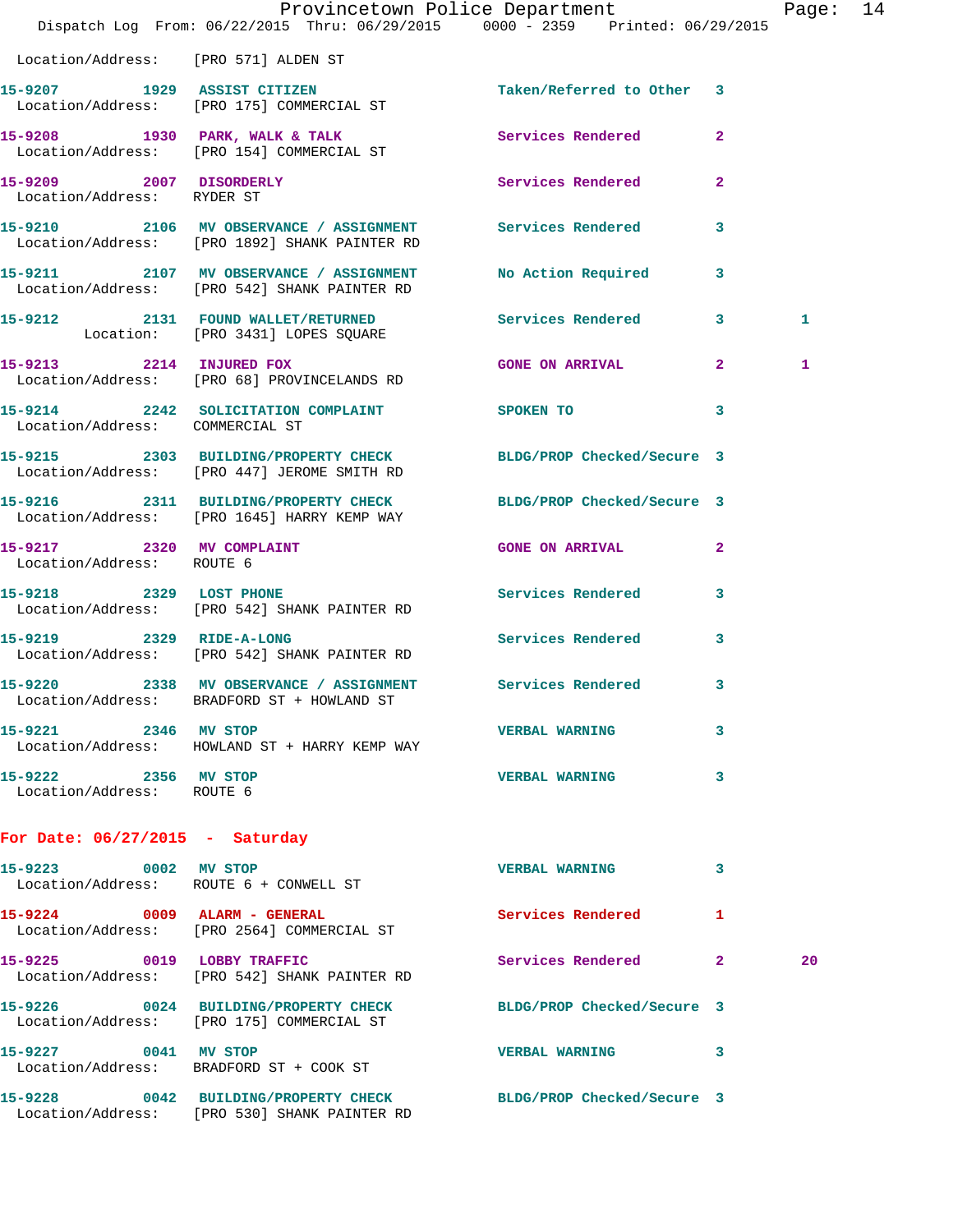|                                                   | Provincetown Police Department<br>Dispatch Log From: 06/22/2015 Thru: 06/29/2015 0000 - 2359 Printed: 06/29/2015 |                           |              | Page: 15 |  |
|---------------------------------------------------|------------------------------------------------------------------------------------------------------------------|---------------------------|--------------|----------|--|
| Location/Address: BRADFORD ST                     | 15-9231 0156 BUILDING/PROPERTY CHECK BLDG/PROP Checked/Secure 3                                                  |                           |              |          |  |
|                                                   | 15-9232 0201 MV STOP<br>Location/Address: BRADFORD ST + CONWAY ST                                                | VERBAL WARNING 3          |              |          |  |
|                                                   | 15-9233 0206 ASSIST CITIZEN<br>Location/Address: [PRO 3276] COMMERCIAL ST                                        | No Action Required 3      |              |          |  |
|                                                   | 15-9234 0234 BUILDING/PROPERTY CHECK BLDG/PROP Checked/Secure 3<br>Location/Address: [PRO 2966] COMMERCIAL ST    |                           |              |          |  |
| 15-9235 0236 MV STOP<br>Location/Address: ROUTE 6 |                                                                                                                  | <b>VERBAL WARNING</b>     | 3            |          |  |
|                                                   | 15-9236 0240 NOISE COMPLAINT<br>Location/Address: [PRO 3430] COMMERCIAL ST                                       | SPOKEN TO                 | $\mathbf{3}$ |          |  |
|                                                   | 15-9237 0346 BUILDING/PROPERTY CHECK Services Rendered 3<br>Location/Address: [PRO 2577] BRADFORD ST             |                           |              |          |  |
|                                                   | 15-9238 0350 BUILDING/PROPERTY CHECK BLDG/PROP Checked/Secure 3<br>Location/Address: [PRO 3609] COMMERCIAL ST    |                           |              |          |  |
|                                                   | 15-9239      0354   BY-LAW VIOLATION<br>Location/Address:   [PRO 196] COMMERCIAL ST                              | VERBAL WARNING 2          |              |          |  |
|                                                   | 15-9240 0359 BUILDING/PROPERTY CHECK BLDG/PROP Checked/Secure 3<br>Location: ATM'S ON COMMERCIAL ST              |                           |              |          |  |
|                                                   | 15-9241 0535 BUILDING/PROPERTY CHECK BLDG/PROP Checked/Secure 3<br>Location/Address: [PRO 1638] COMMERCIAL ST    |                           |              |          |  |
|                                                   | 15-9242 0545 BUILDING/PROPERTY CHECK BLDG/PROP Checked/Secure 3<br>Location/Address: [PRO 1646] WINSLOW ST       |                           |              |          |  |
|                                                   | 15-9243 0600 FLIGHT COVERAGE<br>Location/Address: [PRO 516] RACE POINT RD                                        | Services Rendered 2       |              |          |  |
|                                                   | 15-9244 0619 ASSIST AGENCY / DPW<br>Location/Address: RACE RD + PLEASANT ST                                      | Taken/Referred to Other 3 |              |          |  |
|                                                   | 15-9245 0726 MEDICAL EMERGENCY<br>Location/Address: [PRO 542] SHANK PAINTER RD                                   | Services Rendered 1       |              |          |  |
|                                                   | 15-9246 0757 BUILDING/PROPERTY CHECK BLDG/PROP Checked/Secure 3<br>Location/Address: [PRO 3259] MACMILLAN WHARF  |                           |              |          |  |
|                                                   | 15-9247 0805 BUILDING/PROPERTY CHECK BLDG/PROP Checked/Secure 3<br>Location/Address: [PRO 2483] COMMERCIAL ST    |                           |              |          |  |
|                                                   | 15-9248 0806 BUILDING/PROPERTY CHECK BLDG/PROP Checked/Secure 3<br>Location/Address: [PRO 2206] COMMERCIAL ST    |                           |              |          |  |
|                                                   | 15-9249 0837 MV OBSERVANCE / ASSIGNMENT<br>Location/Address: [PRO 447] JEROME SMITH RD                           | No Action Required 3      |              |          |  |
| Location/Address: CONWELL ST                      | 15-9250 0849 WELL BEING CHECK Services Rendered                                                                  |                           | 3            |          |  |
|                                                   | Location/Address: [PRO 2500] COMMERCIAL ST                                                                       |                           | $\mathbf{3}$ |          |  |
| 15-9252 0930 MV STOP                              | Location/Address: [PRO 3670] SHANK PAINTER RD                                                                    | <b>VERBAL WARNING</b>     | 3            |          |  |
|                                                   | 15-9253 0936 BUILDING/PROPERTY CHECK BLDG/PROP Checked/Secure 3<br>Location/Address: [PRO 105] COMMERCIAL ST     |                           |              |          |  |
| 15-9254 0938 ANIMAL CALL/SNAKE                    |                                                                                                                  | <b>SPOKEN TO</b>          | $\mathbf{2}$ |          |  |

Location/Address: [PRO 542] SHANK PAINTER RD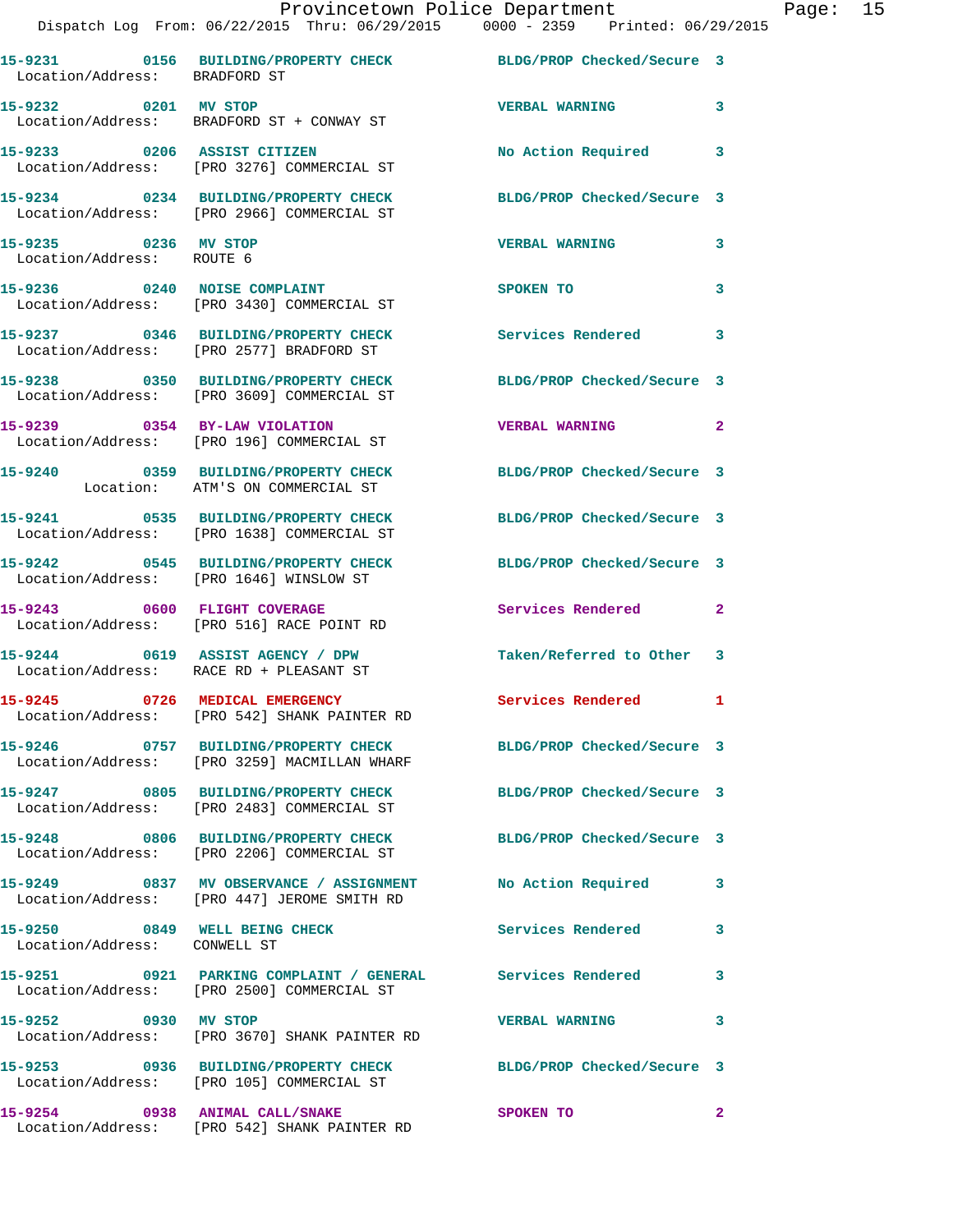|                                                                    | Dispatch Log From: 06/22/2015 Thru: 06/29/2015 0000 - 2359 Printed: 06/29/2015                                           |                           |                |              |
|--------------------------------------------------------------------|--------------------------------------------------------------------------------------------------------------------------|---------------------------|----------------|--------------|
|                                                                    | 15-9256 1008 ANIMAL CALL<br>Location/Address: [PRO 2830] WINSTON CT                                                      | Services Rendered         | $\overline{2}$ |              |
|                                                                    | 15-9257 1018 PARK, WALK & TALK<br>Location/Address: [PRO 105] COMMERCIAL ST                                              | Services Rendered         | $\mathbf{2}$   |              |
|                                                                    | 15-9258 1021 PARK, WALK & TALK<br>Location/Address: [PRO 2492] WINSLOW ST                                                | Services Rendered         | $\overline{a}$ |              |
| 15-9259 1042 HAZARDS<br>Location/Address: RYDER ST EXT             |                                                                                                                          | Services Rendered         | $\mathbf{2}$   |              |
| Location/Address: [PRO 3287] ROUTE 6                               | 15-9260 1112 BUILDING/PROPERTY CHECK BLDG/PROP Checked/Secure 3                                                          |                           |                |              |
|                                                                    | 15-9261 1115 LOST MONEY CLIP<br>Location/Address: [PRO 542] SHANK PAINTER RD                                             | Services Rendered         | 3              | $\mathbf{1}$ |
| 15-9262 1116 HAZARDS                                               | Location/Address: [PRO 1075] PLEASANT ST                                                                                 | Services Rendered         | $\mathbf{2}$   |              |
| 15-9263 1123 MV ACCIDENT<br>Location/Address: [PRO 2513] ROUTE 6   |                                                                                                                          | Transported to Hospital 1 |                | و ۔          |
|                                                                    | 15-9264 1152 MEDICAL EMERGENCY<br>Location/Address: [PRO 732] BRADFORD ST                                                | Transported to Hospital 1 |                |              |
|                                                                    | 15-9265 1201 SERVE ORDER<br>Location/Address: [PRO 105] COMMERCIAL ST                                                    | Services Rendered         | $\overline{a}$ |              |
|                                                                    | $15 - 9267$ 1308 TOWED M/V'S<br>Location/Address: [PRO 3489] COMMERCIAL ST                                               | <b>Vehicle Towed</b>      | $\mathbf{2}^-$ | 3            |
|                                                                    | 15-9268 1311 BUILDING/PROPERTY CHECK BLDG/PROP Checked/Secure 3<br>Location/Address: [PRO 105] COMMERCIAL ST             |                           |                |              |
|                                                                    | 15-9269 1313 PARKING COMPLAINT / GENERAL Citation/Warning Issued 3<br>Location/Address: AUNT SUKEYS WAY + OLD COLONY WAY |                           |                |              |
|                                                                    | 15-9270 1350 PARKING COMPLAINT / GENERAL Services Rendered<br>Location/Address: [PRO 2364] COMMERCIAL ST                 |                           | $\mathbf{3}$   |              |
|                                                                    | 15-9271 1422 PORTUGUESE PARADE<br>Location/Address: [PRO 3430] COMMERCIAL ST                                             | <b>Services Rendered</b>  |                |              |
|                                                                    | 15-9273 1611 MV DISABLED<br>Location/Address: HANCOCK ST + BRADFORD ST                                                   | Services Rendered         | $\mathbf{2}$   | 1            |
| 15-9274 1621 COMPLAINT/VERBAL                                      | Location/Address: [PRO 312] COMMERCIAL ST                                                                                | SPOKEN TO                 | 3              |              |
| 15-9275 1636 COMPLAINT                                             | Location/Address: [PRO 2169] COMMERCIAL ST                                                                               | SPOKEN TO                 | 3              |              |
| Location/Address: COMMERCIAL ST                                    | 15-9277 1658 ABANDONED 911 CALL                                                                                          | SPOKEN TO                 | 1              |              |
| 15-9278 1704 MV ACCIDENT<br>Location/Address: [PRO 3839] CENTER ST |                                                                                                                          | Services Rendered         | 1              |              |
|                                                                    | 15-9279 1710 DOCTOR-ORDERED TRANSPORT<br>Location/Address: [PRO 440] HARRY KEMP WAY                                      | Transported to Hospital   | 1              |              |
| 15-9280 1737 MV ACCIDENT                                           | Location/Address: [PRO 3007] HARRY KEMP WAY                                                                              | Services Rendered         | 1              |              |
|                                                                    | 15-9281 1804 LOST WALLET/FOUND<br>Location/Address: [PRO 542] SHANK PAINTER RD                                           | Services Rendered         | 3              | 1            |

**15-9282 1848 ALARM - FIRE Services Rendered 1**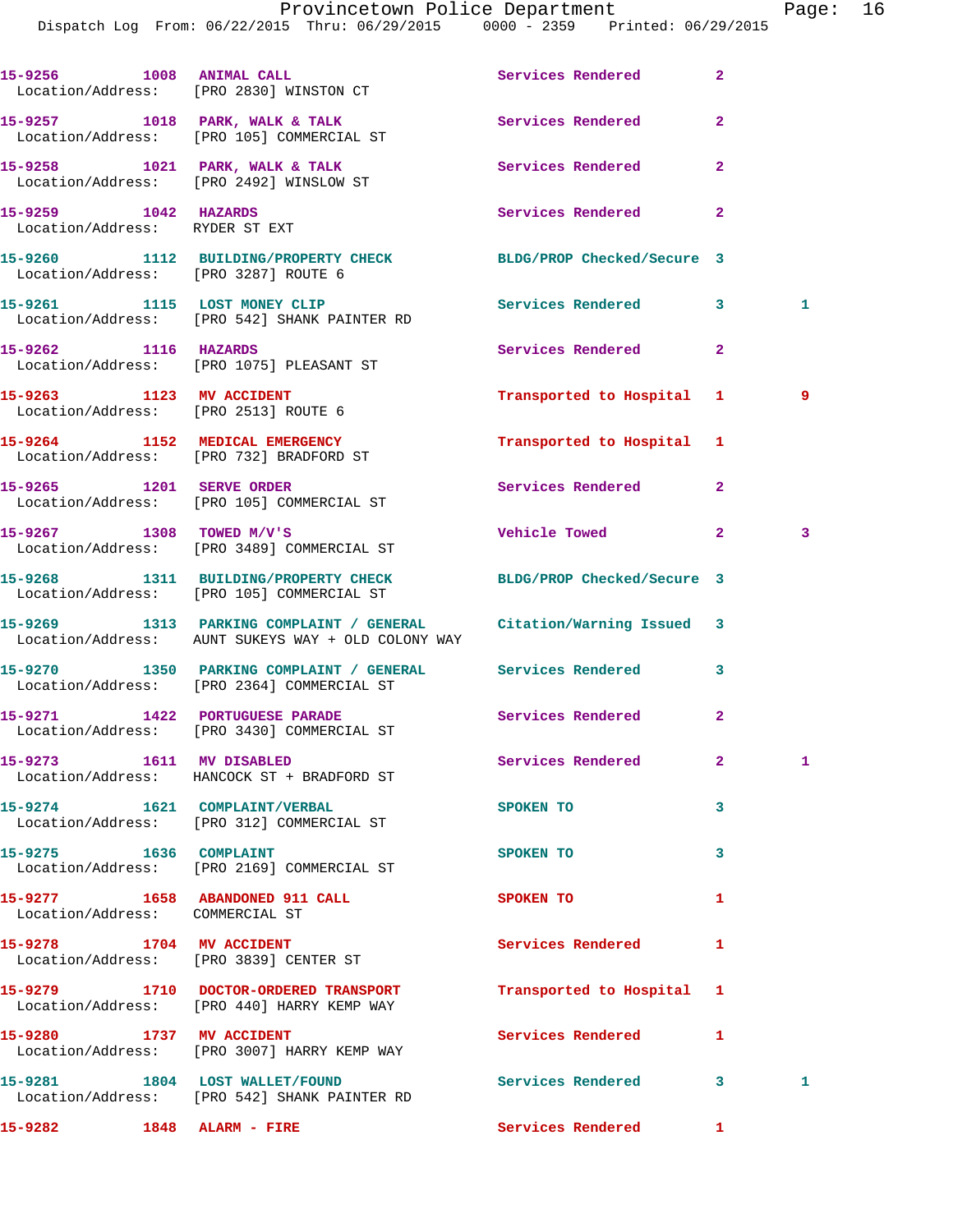|                                                             | Provincetown Police Department<br>Dispatch Log From: 06/22/2015 Thru: 06/29/2015 0000 - 2359 Printed: 06/29/2015 |                            |              | Page: 17 |  |
|-------------------------------------------------------------|------------------------------------------------------------------------------------------------------------------|----------------------------|--------------|----------|--|
|                                                             | Location/Address: [PRO 2281] COMMERCIAL ST                                                                       |                            |              |          |  |
| 15-9283 1919 FOLLOW UP<br>Location/Address: CONWELL ST      |                                                                                                                  | Services Rendered 2        |              |          |  |
|                                                             | 15-9284 1920 BUILDING/PROPERTY CHECK BLDG/PROP Checked/Secure 3<br>Location/Address: [PRO 2500] COMMERCIAL ST    |                            |              |          |  |
|                                                             | 15-9285 1931 TRAFFIC CONTROL<br>Location/Address: [PRO 2577] BRADFORD ST                                         | Services Rendered 3        |              |          |  |
| 15-9286 1940 HARASSMENT                                     | Location/Address: [PRO 344] COMMERCIAL ST                                                                        | Services Rendered 2        |              |          |  |
|                                                             | 15-9288 2037 FOUND SAMSUNG CELLPHONE<br>Location/Address: [PRO 371] COMMERCIAL ST                                | Services Rendered 3        |              |          |  |
|                                                             | 15-9289 2045 PARKED MV ACCIDENT<br>Location/Address: [PRO 2659] BRADFORD ST                                      | Services Rendered          | 1            |          |  |
|                                                             | 15-9290 2106 NOISE COMPLAINT<br>Location/Address: [PRO 63] BRADFORD ST EXT                                       | SPOKEN TO                  | 3            |          |  |
| 15-9291 2138 BAR CHECK                                      | Location/Address: [PRO 385] COMMERCIAL ST                                                                        | Services Rendered          | $\mathbf{2}$ |          |  |
|                                                             | 15-9292 2141 BAR CHECK<br>Location/Address: [PRO 272] COMMERCIAL ST                                              | Services Rendered          | $\mathbf{2}$ |          |  |
|                                                             | 15-9293 2142 BAR CHECK<br>Location/Address: [PRO 2737] COMMERCIAL ST                                             | Services Rendered          | $\mathbf{2}$ |          |  |
|                                                             | 15-9294 2149 BAR CHECK<br>Location/Address: [PRO 3443] COMMERCIAL ST                                             | Services Rendered          | $\mathbf{2}$ |          |  |
|                                                             | 15-9296 2154 BAR CHECK<br>Location/Address: [PRO 3633] COMMERCIAL ST                                             | Services Rendered          | $\mathbf{2}$ |          |  |
| 15-9297 2155 BAR CHECK                                      | Location/Address: [PRO 382] COMMERCIAL ST                                                                        | Services Rendered          | $\mathbf{2}$ |          |  |
| 2204<br>15-9298                                             | <b>BAR CHECK</b><br>Location/Address: [PRO 3117] COMMERCIAL ST                                                   | Services Rendered          | 2            |          |  |
| 15-9299 2214 BAR CHECK                                      | Location/Address: [PRO 208] COMMERCIAL ST                                                                        | Services Rendered          | 2            |          |  |
|                                                             | 15-9300 2233 BUILDING/PROPERTY CHECK<br>Location/Address: [PRO 182] COMMERCIAL ST                                | BLDG/PROP Checked/Secure 3 |              |          |  |
| 15-9301 2258 FIRE<br>Location/Address: [PRO 59] BRADFORD ST |                                                                                                                  | Extinguished               | 1            | 1        |  |
| 15-9302 2314 FOUND MA LIC                                   | Location/Address: [PRO 526] RYDER ST EXT                                                                         | <b>Services Rendered</b>   | 3            |          |  |
|                                                             |                                                                                                                  |                            |              |          |  |

## **For Date: 06/28/2015 - Sunday**

| 15-9304<br>Location/Address: | 0003 | LOBBY TRAFFIC<br>FRO 5421 SHANK PAINTER RD                | Services Rendered          | 2 | 12 <sup>°</sup> |
|------------------------------|------|-----------------------------------------------------------|----------------------------|---|-----------------|
| 15-9305                      | 0012 | MV STOP<br>Location/Address: BRADFORD ST + KENDALL LN     | <b>VERBAL WARNING</b>      |   |                 |
| 15-9306<br>Location/Address: | 0025 | <b>BUILDING/PROPERTY CHECK</b><br>[PRO 175] COMMERCIAL ST | BLDG/PROP Checked/Secure 3 |   |                 |
| 15-9307<br>Location/Address: | 0038 | <b>ASSIST CITIZEN</b><br>[PRO 3276] COMMERCIAL ST         | Services Rendered          | 3 |                 |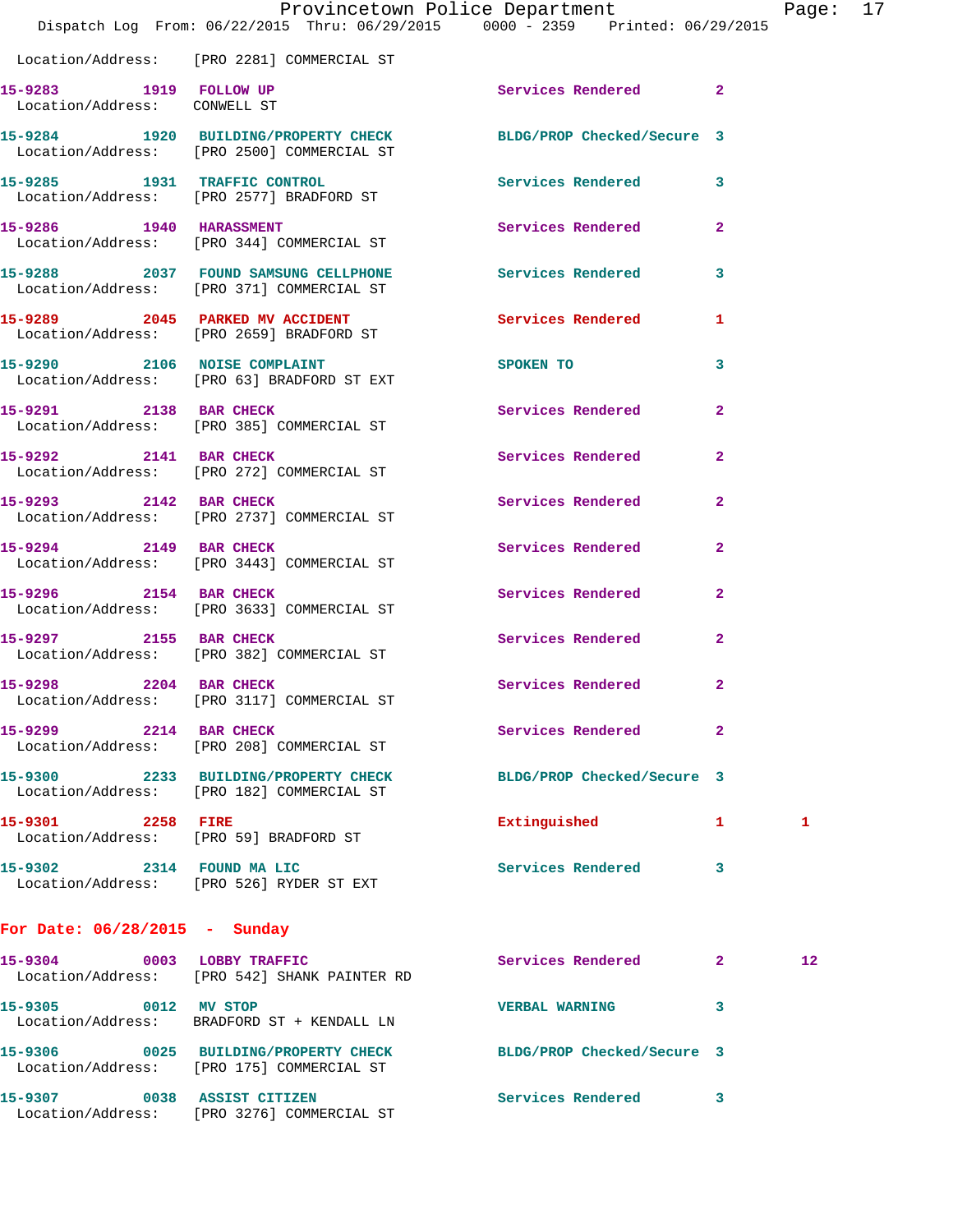|                                                                | Provincetown Police Department                                                                                                       |                            |              |
|----------------------------------------------------------------|--------------------------------------------------------------------------------------------------------------------------------------|----------------------------|--------------|
|                                                                | Dispatch Log From: 06/22/2015 Thru: 06/29/2015 0000 - 2359 Printed: 06/29/2015                                                       |                            |              |
| Location/Address: [PRO 446] HOWLAND ST                         | 15-9308 0053 BUILDING/PROPERTY CHECK BLDG/PROP Checked/Secure 3                                                                      |                            |              |
|                                                                | 15-9309 0108 MV OBSERVANCE / ASSIGNMENT No Action Required<br>Location/Address: BRADFORD ST + HOWLAND ST                             |                            | 3            |
| 15-9310 0117 MV STOP<br>Location/Address: [PRO 58] BRADFORD ST | Refer To Arrest: 15-137-AR                                                                                                           | Arrest(s) Made             | 3            |
|                                                                | 15-9311 0207 ASSIST CITIZEN<br>Location/Address: [PRO 3276] COMMERCIAL ST                                                            | <b>No Action Required</b>  | 3            |
|                                                                | 15-9312 0316 MEDICAL/EVAL DIABETIC Services Rendered<br>Location/Address: [PRO 542] SHANK PAINTER RD<br>Refer To $P/C$ : $15-134-AR$ |                            | 1            |
| 15-9313 0346 ASSIST CITIZEN                                    | Location/Address: [PRO 37] BRADFORD ST                                                                                               | <b>Services Rendered</b>   | 3            |
|                                                                | $15-9315$ 0640 ALARM - GENERAL<br>Location/Address: [PRO 3313] STANDISH ST                                                           | False Alarm                | 1            |
| Location/Address: [PRO 43] BRADFORD ST                         | 15-9316 0723 ASSIST CITIZEN                                                                                                          | SPOKEN TO                  | 3            |
| Location/Address: [PRO 61] BRADFORD ST                         | 15-9317 0754 BUILDING/PROPERTY CHECK                                                                                                 | BLDG/PROP Checked/Secure 3 |              |
|                                                                | 15-9318 0756 SERVICE CALL<br>Location/Address: [PRO 542] SHANK PAINTER RD                                                            | <b>Services Rendered</b>   | 3            |
|                                                                | 15-9319 0835 BUILDING/PROPERTY CHECK<br>Location/Address: [PRO 2483] COMMERCIAL ST                                                   | <b>Services Rendered</b>   | 3            |
|                                                                | 15-9320 0841 PROPERTY DAMAGE<br>Location/Address: [PRO 312] COMMERCIAL ST                                                            | <b>Services Rendered</b>   | 3            |
| 15-9321 0857 ALARM - ELEVATOR                                  | Location/Address: [PRO 105] COMMERCIAL ST                                                                                            | <b>Services Rendered</b>   | 1            |
| 15-9322 0951 FOUND TRIPLE A CARD                               | Location/Address: [PRO 230] COMMERCIAL ST                                                                                            | Services Rendered          | 3            |
|                                                                | 15-9323 1010 PARKING COMPLAINT / GENERAL Citation/Warning Issued<br>Location/Address: [PRO 2539] RYDER ST EXT                        |                            | 3            |
| Location/Address: [PRO 61] BRADFORD ST                         | 15-9324 1012 BUILDING/PROPERTY CHECK                                                                                                 | Services Rendered          | 3            |
| 15-9325 1019 MV COMPLAINT                                      | Location/Address: [PRO 105] COMMERCIAL ST                                                                                            | Services Rendered          | $\mathbf{2}$ |
|                                                                | 15-9326 1035 ALARM - FIRE<br>Location/Address: [PRO 106] COMMERCIAL ST                                                               | Services Rendered          | 1            |
|                                                                | 15-9327 1148 LOST DRIVER'S LICENSE<br>Location/Address: [PRO 542] SHANK PAINTER RD                                                   | Services Rendered          | 3            |
|                                                                | 15-9328 1209 BUILDING/PROPERTY CHECK<br>Location/Address: [PRO 2489] BRADFORD ST                                                     | Services Rendered          | 3            |
|                                                                | 15-9329 1212 PARK, WALK & TALK<br>Location/Address: [PRO 175] COMMERCIAL ST                                                          | No Action Required         | 2            |
|                                                                | 15-9330 1224 BLESSING OF THE FLEET<br>Location/Address: [PRO 2543] MACMILLAN WHARF                                                   | <b>Services Rendered</b>   | 3            |
|                                                                | 15-9331 1246 FOUND KEYS/LOBSTER KEY FOB Services Rendered<br>Location/Address: [PRO 253] COMMERCIAL ST                               |                            | 3            |

Page: 18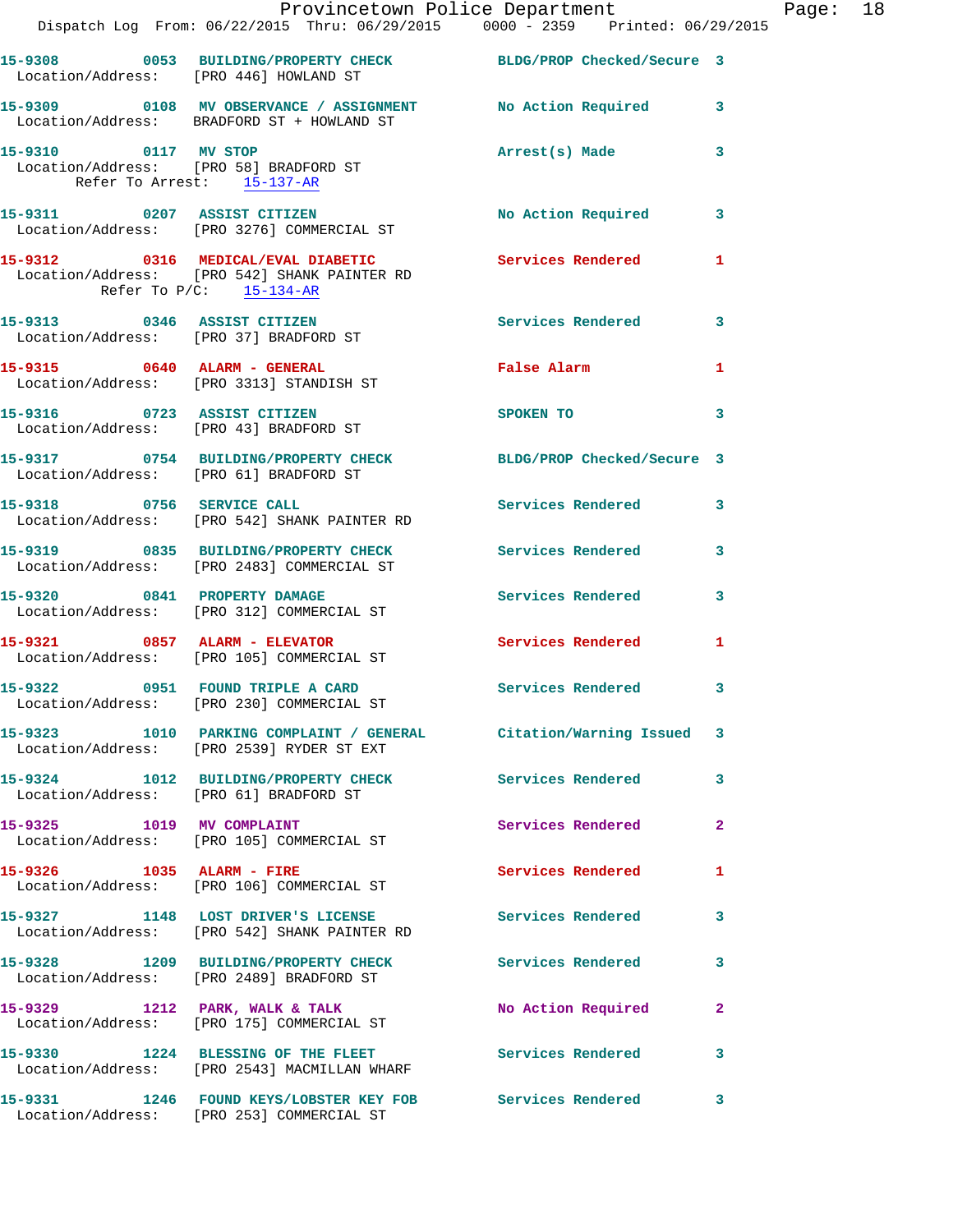|                                                                  | Provincetown Police Department<br>Dispatch Log From: 06/22/2015 Thru: 06/29/2015 0000 - 2359 Printed: 06/29/2015 |                                  | Page: 19     |
|------------------------------------------------------------------|------------------------------------------------------------------------------------------------------------------|----------------------------------|--------------|
|                                                                  | 15-9332 1258 LOST NJ DRIVER'S LICENSE Services Rendered 3<br>Location/Address: [PRO 542] SHANK PAINTER RD        |                                  |              |
|                                                                  | 15-9333 1340 BUILDING/PROPERTY CHECK Services Rendered 3<br>Location/Address: [PRO 3430] COMMERCIAL ST           |                                  |              |
|                                                                  | 15-9334 1401 COMPLAINT<br>Location/Address: [PRO 2504] SHIPS WAY RD                                              | SPOKEN TO                        | 3            |
|                                                                  | 15-9335 1515 PARK, WALK & TALK 1999 Services Rendered<br>Location/Address: [PRO 105] COMMERCIAL ST               |                                  | $\mathbf{2}$ |
|                                                                  | 15-9336 1622 MEDICAL EMERGENCY<br>Location/Address: [PRO 106] COMMERCIAL ST                                      | Transported to Hospital 1        |              |
|                                                                  | 15-9338 1726 POSSIBLE BY-LAW VIOLATION Services Rendered<br>Location/Address: [PRO 3842] FISHBURN CT             |                                  | $\mathbf{2}$ |
|                                                                  | 15-9339 1726 MV COMPLAINT<br>Location/Address: [PRO 695] AUNT SUKEYS WAY                                         | Services Rendered 2              |              |
|                                                                  | 15-9340 1808 BUILDING/PROPERTY CHECK BLDG/PROP Checked/Secure 3<br>Location/Address: [PRO 519] RACE POINT RD     |                                  |              |
|                                                                  | 15-9342 1834 DISTURBANCE<br>Location/Address: [PRO 196] COMMERCIAL ST                                            | GONE ON ARRIVAL 1                |              |
|                                                                  | 15-9343 1835 FOUND IPHONE<br>Location/Address: [PRO 542] SHANK PAINTER RD                                        | Services Rendered                | 3            |
|                                                                  | 15-9344 1857 LOST WALLET/FOUND Services Rendered 3<br>Location/Address: [PRO 542] SHANK PAINTER RD               |                                  |              |
| Location/Address: COMMERCIAL ST                                  | 15-9345 1952 BUILDING/PROPERTY CHECK BLDG/PROP Checked/Secure 3                                                  |                                  |              |
| 15-9346 2005 HARASSMENT<br>Location/Address: COMMERCIAL ST       |                                                                                                                  | SPOKEN TO AND TO A THE SPOKEN TO | $\mathbf{2}$ |
|                                                                  | 15-9347 2012 BUILDING/PROPERTY CHECK BLDG/PROP Checked/Secure 3<br>Location/Address: [PRO 182] COMMERCIAL ST     |                                  |              |
| 15-9348 2031 COMPLAINT<br>Location/Address: [PRO 569] WINSLOW ST |                                                                                                                  | <b>Services Rendered</b>         |              |
| Location/Address: COMMERCIAL ST                                  | 15-9349 2121 BUILDING/PROPERTY CHECK BLDG/PROP Checked/Secure 3                                                  |                                  |              |
| 15-9350 2124 MV STOP                                             | Location/Address: [PRO 3633] COMMERCIAL ST                                                                       | <b>VERBAL WARNING</b>            | 3            |
|                                                                  | 15-9351 2131 LOST IPHONE 4 BLACK W/YELL CS. Services Rendered 3<br>Location/Address: [PRO 542] SHANK PAINTER RD  |                                  |              |
|                                                                  | 15-9352 2140 BUILDING/PROPERTY CHECK BLDG/PROP Checked/Secure 3<br>Location/Address: [PRO 1638] COMMERCIAL ST    |                                  |              |
|                                                                  | 15-9353 2206 MISSING PERSON<br>Location/Address: [PRO 542] SHANK PAINTER RD                                      | Services Rendered 1              |              |
|                                                                  | 15-9354 2243 BUILDING/PROPERTY CHECK BLDG/PROP Checked/Secure 3<br>Location/Address: [PRO 105] COMMERCIAL ST     |                                  |              |
|                                                                  | 15-9355 2249 LOST WALLET<br>Location/Address: [PRO 542] SHANK PAINTER RD                                         | Services Rendered 3              |              |
|                                                                  | 15-9356 2321 BUILDING/PROPERTY CHECK BLDG/PROP Checked/Secure 3<br>Location/Address: [PRO 447] JEROME SMITH RD   |                                  |              |
| 15-9357 2325 MV STOP                                             |                                                                                                                  | VERBAL WARNING 3                 |              |

Location/Address: BRADFORD ST + CONWAY ST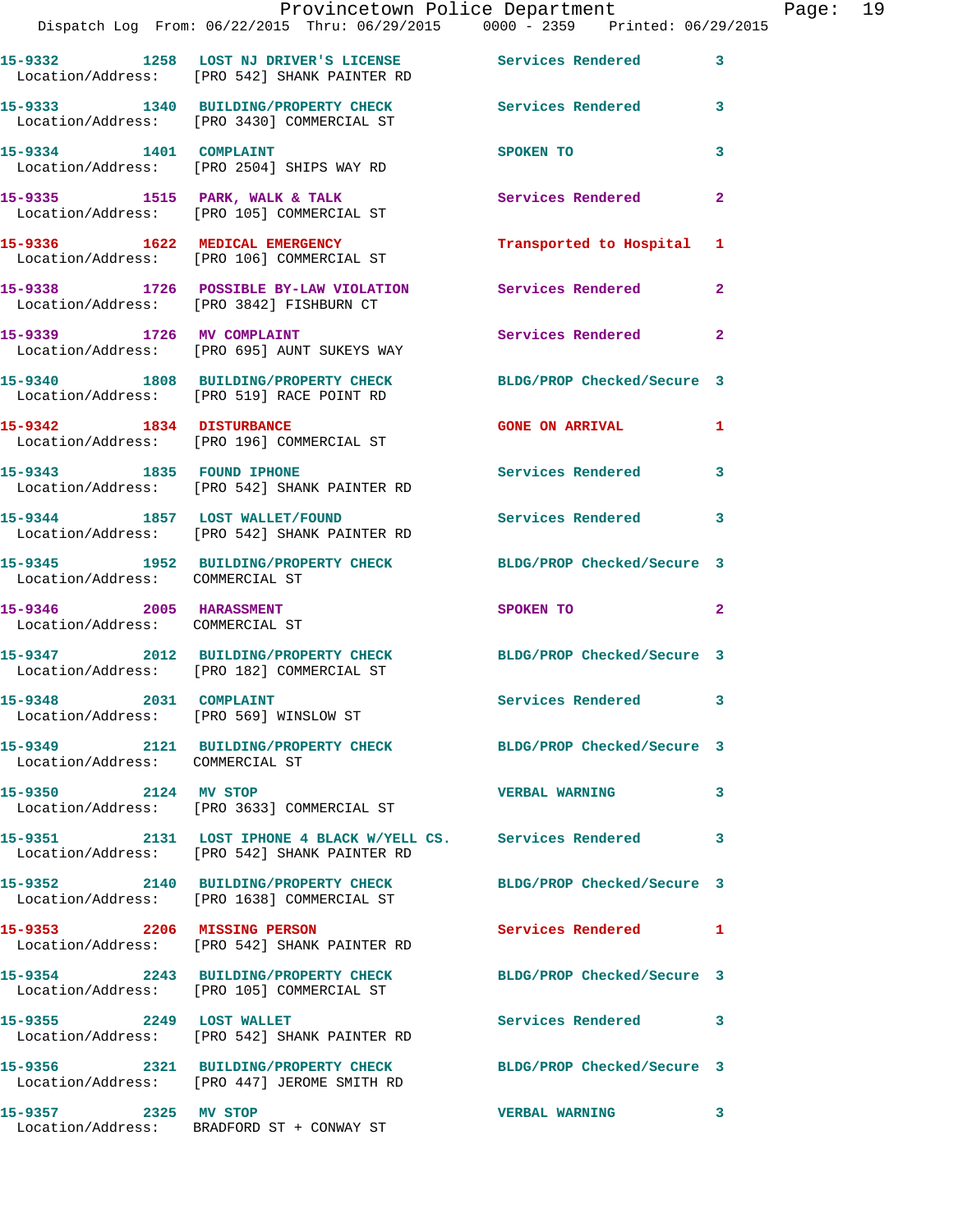|                                                     | Provincetown Police Department Page: 20                                                                         |                         |              |  |
|-----------------------------------------------------|-----------------------------------------------------------------------------------------------------------------|-------------------------|--------------|--|
|                                                     | Dispatch Log From: 06/22/2015 Thru: 06/29/2015 0000 - 2359 Printed: 06/29/2015                                  |                         |              |  |
|                                                     | 15-9358 2333 MV OBSERVANCE / ASSIGNMENT Services Rendered 3<br>Location/Address: BRADFORD ST + STANDISH ST      |                         |              |  |
|                                                     | 15-9359 2334 BUILDING/PROPERTY CHECK BLDG/PROP Checked/Secure 3<br>Location/Address: [PRO 2898] JEROME SMITH RD |                         |              |  |
|                                                     | 15-9361 2345 MV STOP<br>Location/Address: BRADFORD ST + BANGS ST                                                | <b>VERBAL WARNING</b>   | 3            |  |
| 15-9362 2358 MV STOP<br>Location/Address: CENTER ST |                                                                                                                 | <b>VERBAL WARNING</b>   | 3            |  |
| For Date: $06/29/2015$ - Monday                     |                                                                                                                 |                         |              |  |
|                                                     | 15-9363 0003 LOBBY TRAFFIC<br>Location/Address: [PRO 542] SHANK PAINTER RD                                      | Services Rendered       | $\mathbf{2}$ |  |
|                                                     | 15-9364 0005 BUILDING/PROPERTY CHECK Services Rendered 3<br>Location/Address: [PRO 1997] COMMERCIAL ST          |                         |              |  |
| Location/Address: COMMERCIAL ST                     | 15-9365 0017 BUILDING/PROPERTY CHECK BLDG/PROP Checked/Secure 3                                                 |                         |              |  |
| 15-9366 0027 MV STOP                                | Location/Address: COMMERCIAL ST + BRADFORD ST                                                                   | No Action Required 3    |              |  |
|                                                     | 15-9367 0029 BUILDING/PROPERTY CHECK BLDG/PROP Checked/Secure 3<br>Location: PROVINCETOWN PUBLICE LIBRARY       |                         |              |  |
|                                                     | 15-9368 0038 BUILDING/PROPERTY CHECK BLDG/PROP Checked/Secure 3<br>Location/Address: [PRO 2206] COMMERCIAL ST   |                         |              |  |
|                                                     | 15-9370 0039 ASSIST CITIZEN<br>Location/Address: [PRO 94] BRADFORD ST                                           | Services Rendered 3     |              |  |
|                                                     | 15-9369 0043 MEDICAL EMERGENCY PATIENT REFUSAL<br>Location/Address: [PRO 2144] CONWELL ST                       |                         | 1            |  |
|                                                     | 15-9371 0046 LOST IPHONE 5<br>Location/Address: [PRO 191] COMMERCIAL ST                                         | Services Rendered       | 3            |  |
| 15-9372 0105 MV STOP                                | Location/Address: BRADFORD ST + MILLER HILL RD                                                                  | <b>VERBAL WARNING</b>   | 3            |  |
|                                                     | 15-9373 0105 MV OBSERVANCE / ASSIGNMENT No Action Required 3<br>Location/Address: BRADFORD ST + RYDER ST        |                         |              |  |
| 15-9374 0110 MV STOP                                | Location/Address: WINSLOW ST + HIGH POLE HILL                                                                   | <b>VERBAL WARNING</b>   | $\mathbf{3}$ |  |
|                                                     | 15-9375 0123 BUILDING/PROPERTY CHECK BLDG/PROP Checked/Secure 3<br>Location/Address: [PRO 440] HARRY KEMP WAY   |                         |              |  |
| 15-9376 0126 MV STOP                                | Location/Address: [PRO 30] BRADFORD ST                                                                          | VERBAL WARNING 3        |              |  |
|                                                     | 15-9377 0151 MV OBSERVANCE / ASSIGNMENT No Action Required 3<br>Location/Address: BRADFORD ST + RYDER ST        |                         |              |  |
| 15-9378 0155 MV STOP                                | Location/Address: RACE POINT RD                                                                                 | <b>VERBAL WARNING 3</b> |              |  |
|                                                     | 15-9379 0205 BUILDING/PROPERTY CHECK BLDG/PROP Checked/Secure 3<br>Location/Address: [PRO 3259] MACMILLAN WHARF |                         |              |  |
| 15-9380 0218 MV STOP                                | Location/Address: BRADFORD ST + BANGS ST                                                                        | <b>VERBAL WARNING</b>   | $\mathbf{3}$ |  |
|                                                     | 15-9381 0313 NOISE COMPLAINT                                                                                    | Services Rendered 3     |              |  |